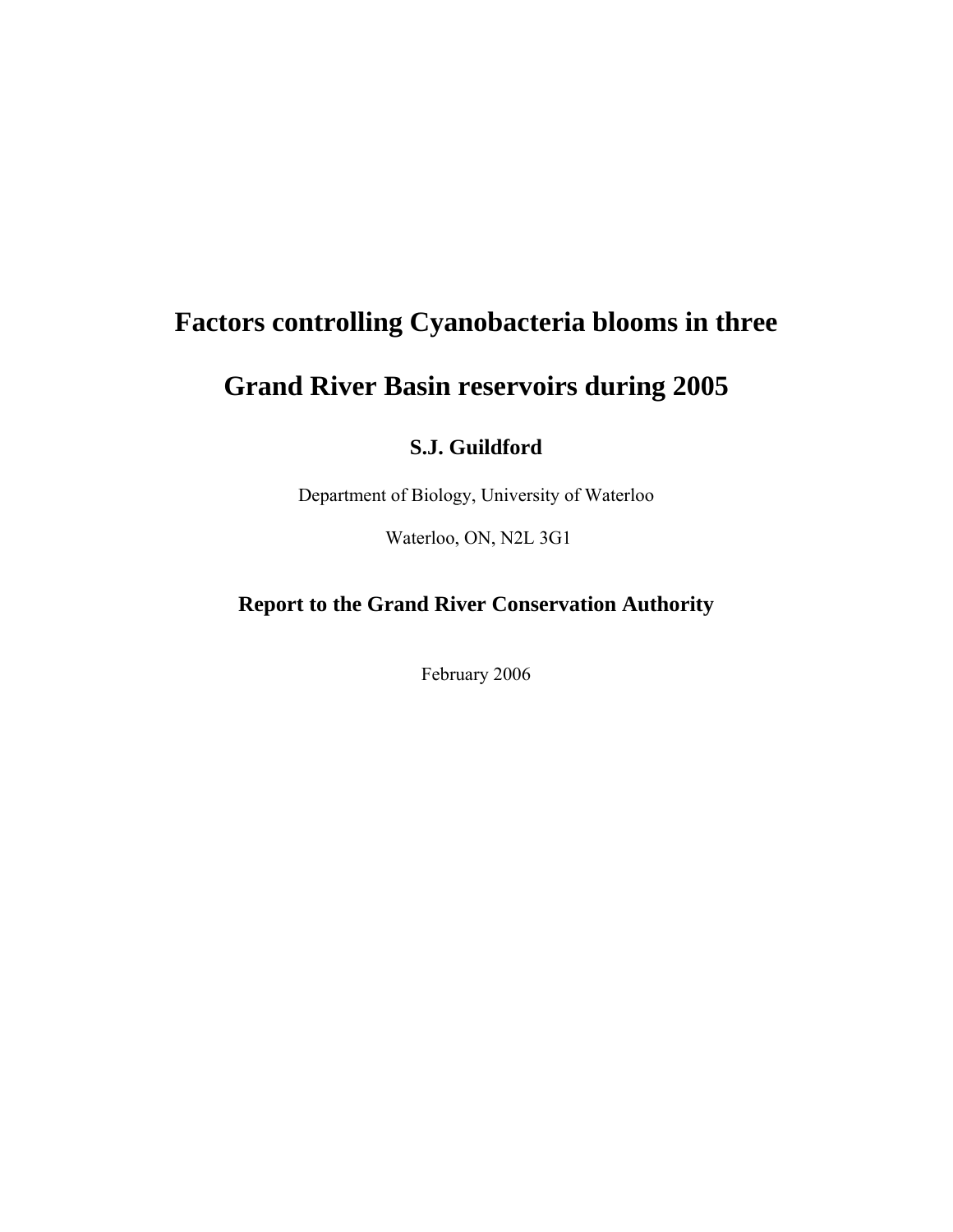#### **Abstract**

 Limnological measurements were made at three reservoirs that flow into the Grand River during the summer and fall of 2005 to help understand why intense blue green algal (Cyanobacteria) blooms sometimes occur on these reservoirs. In September of 2004 a large cyanobacterial bloom on Belwood Reservoir caused considerable public concern. In 2005, chemical, physical and biological measurements were made bi weekly at a central deep station in Belwood, Conestogo and Guelph reservoirs. Detailed profiles of thermal stratification and distribution of Cyanobacteria as well as other dominant algal groups were obtained using a "FluoroProbe" spectral fluorometer. A fall cyanobacterial bloom was again observed in 2005 on Belwood reservoir. While concentrations of total phosphorus were low and similar in all three reservoirs during July and the first half of August, an intense summer storm in late August caused complete vertical mixing in Belwood reservoir and total phosphorus concentrations rose steeply and continuously after that time. Mixing deepened the thermocline in Conestogo and Guelph reservoirs as well but not as deeply and total phosphorus did not rise as dramatically in those two waterbodies in the fall. Shallow surface stratification in September and early October in combination with high total phosphorus concentrations contributed to the high concentrations of Cyanobacteria in Belwood Reservoir. Fewer visits were made to Conestogo and Guelph reservoirs in the fall but it appears that the highest concentration of Cyanobacteria in Conestogo reservoir occurred in late September coincident with highest total phosphorus and a strongly stratified water column. The results of this study point to the importance of physical processes such as deep mixing and shallow stratification as factors that may be useful predictors of intense cyanobacterial blooms.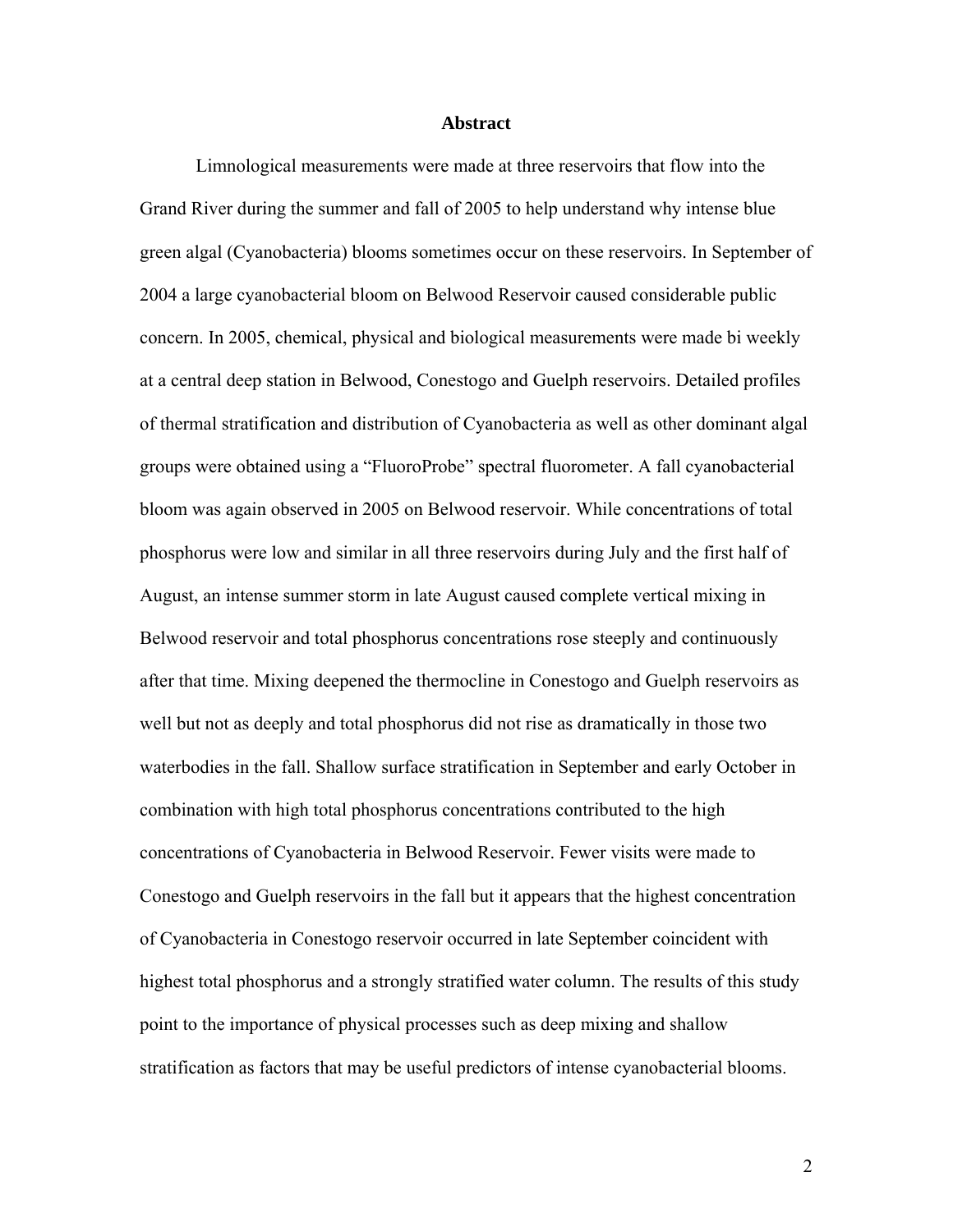#### **Acknowledgements**

 This study was funded in part by the Grand River Conservation Authority. Other funding was provided by an NSERC Discovery grant to S. Guildford. Sampling was organized and carried out by A. Chiavaroli with assistance from several University of Waterloo students including Sairah Malkin, Greg Silsbe, Tim Kuntz, Vicky Jackson, Adel Talib and Wathiq Al-Rekaby. Laboratory analyses were supervised by Y. Kozlov with assistance from S. Yakabowski and T. Kuntz. The University of Waterloo group would like to extend sincere thanks to Sandra Cooke of the Grand River Conservation Authority for initiating this study and to the superintendents and assistant superintendents of the conservation areas; D. McFadden, M. Stanwyck (Conestogo), D. Strubb, C. Miner (Belwood) and G. McMillan, R. Milne (Guelph) for their invaluable logistical support on the lakes.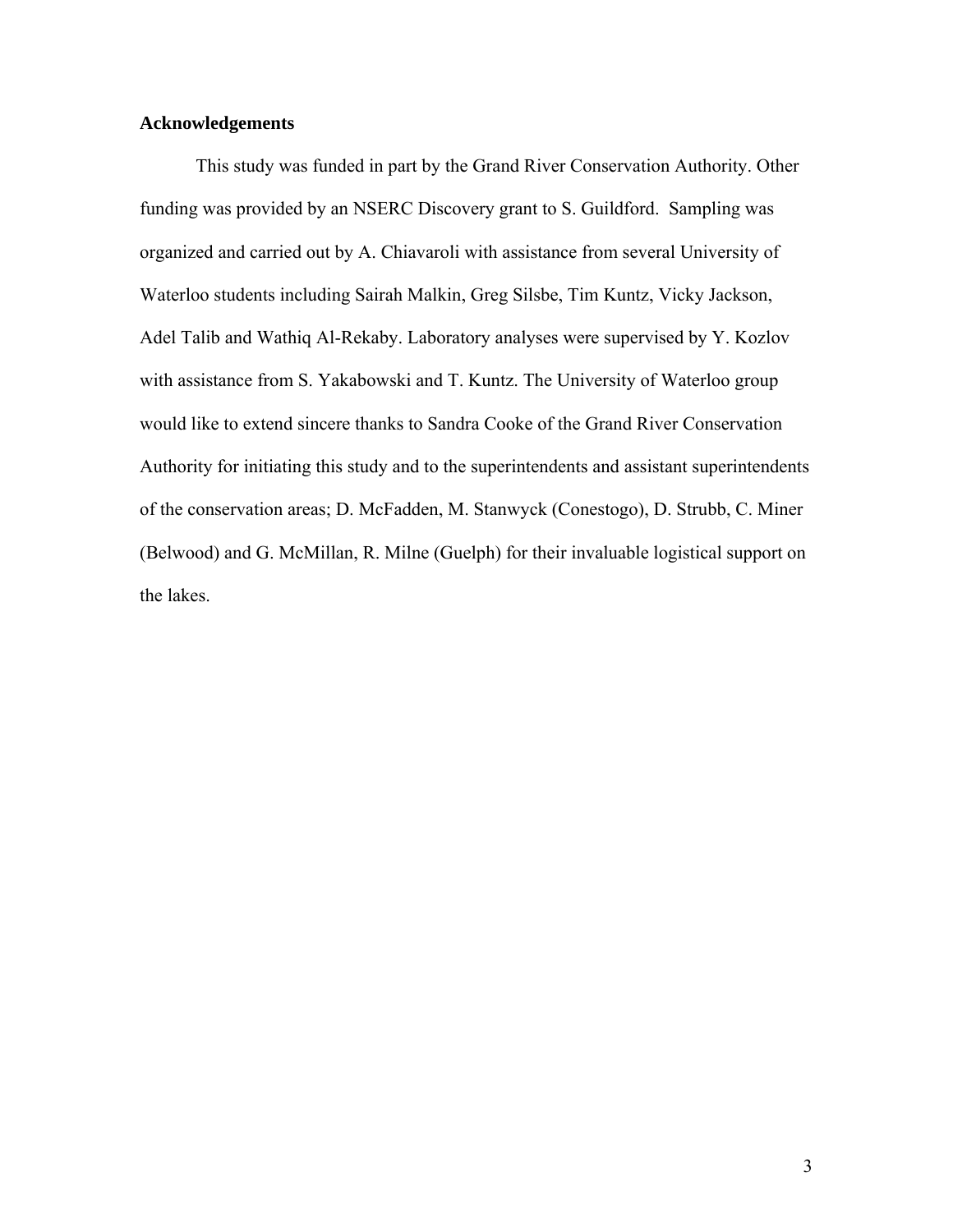## **Table of contents**

| Abstract                | $\sqrt{2}$     |
|-------------------------|----------------|
| Acknowledgements        | $\mathfrak{Z}$ |
| Table of contents       | $\overline{4}$ |
| List of figures         | 5              |
| List of Appendices      | 6              |
| Introduction            | $\tau$         |
| Methods                 | $\,8\,$        |
| Results                 | 10             |
| Discussion              | 14             |
| Summary and conclusions | 15             |
| References              | 16             |
| Figures                 | 17             |
| Appendices              | 31             |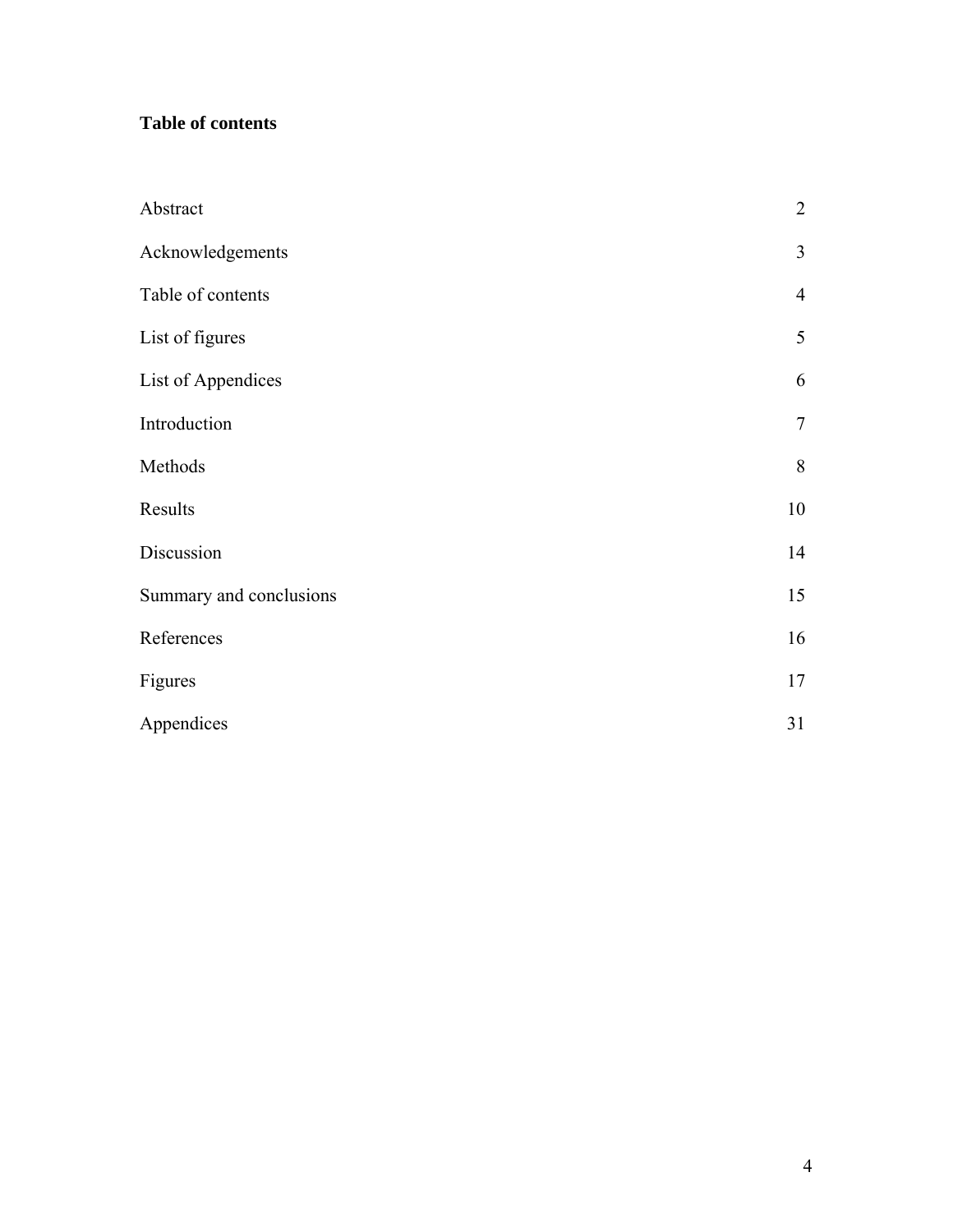## **List of Figures**

| Figure 1. Seasonal plots of Secchi disk depth, thermocline depth, light<br>attenuation, mean PAR, and eutphotic depth in Belwood, Conestogo and Guelph<br>Reservoirs and correlation between Secchi disk depth and light attenuation                                     | 17 |
|--------------------------------------------------------------------------------------------------------------------------------------------------------------------------------------------------------------------------------------------------------------------------|----|
| Figure 2. Seasonal plots of total phosphorus, total dissolved phosphorus,<br>particulate phosphorus, soluble reactive phosphorus and soluble reactive silica in<br>the epilimnion and total phosphorus in the hypolimnion of Belwood, Conestogo<br>and Guelph Reservoirs | 18 |
| Figure 3. Seasonal plots of total nitrogen, nitrate, ammonia, nitrite and the total<br>nitrogen to total phosphorus ratio in the epilimnion of Belwood, Conestogo and<br>Guelph Reservoirs                                                                               | 19 |
| Figure 4. Seasonal plots of total chlorophyll concentrations based on acetone<br>extractions in the epi and hypoliminion samples from Belwood, Conestogo and<br>Guelph Reservoirs                                                                                        | 20 |
| Figure 5. Seasonal plots of total chlorophyll and chlorophyll associated with<br>Diatom, Cyanobacteria, Cryptophyte, Green algae and coloured dissolved organic<br>matter at 2 m based on FluoroProbe profiles from Belwood, Conestogo and<br>Guelph Reservoirs          | 21 |
| Figure 6. Bar graphs of percent of total chlorophyll represented by<br>Cyanobacteria, Cryptophyte, Diatom, Green alge and coloured dissolved organic<br>matter at 2m in Belwood, Conestogo and Guelph Reservoirs based on<br>FluoroProbe profiles                        | 22 |
| Figure 7. Linear regressions of total chlorophyll and cyanobacterial chlorophyll<br>against total phosphorus and the total nitrogen to total phosphorus ratio. Linear<br>regression of total chlorophyll and cyanobacterial chlorophyll                                  | 23 |
| Figure 8. FluoroProbe profiles for Belwood Reservoir from July 5 to October 13,<br>2005                                                                                                                                                                                  | 24 |
| Figure 9. FluoroProbe profiles for Conestogo Reservoir from July 5 to September<br>22, 2005                                                                                                                                                                              | 27 |
| Figure 10. FluoroProbe profiles for Guelph Reservoir from July 5 to September<br>5, 2005                                                                                                                                                                                 | 29 |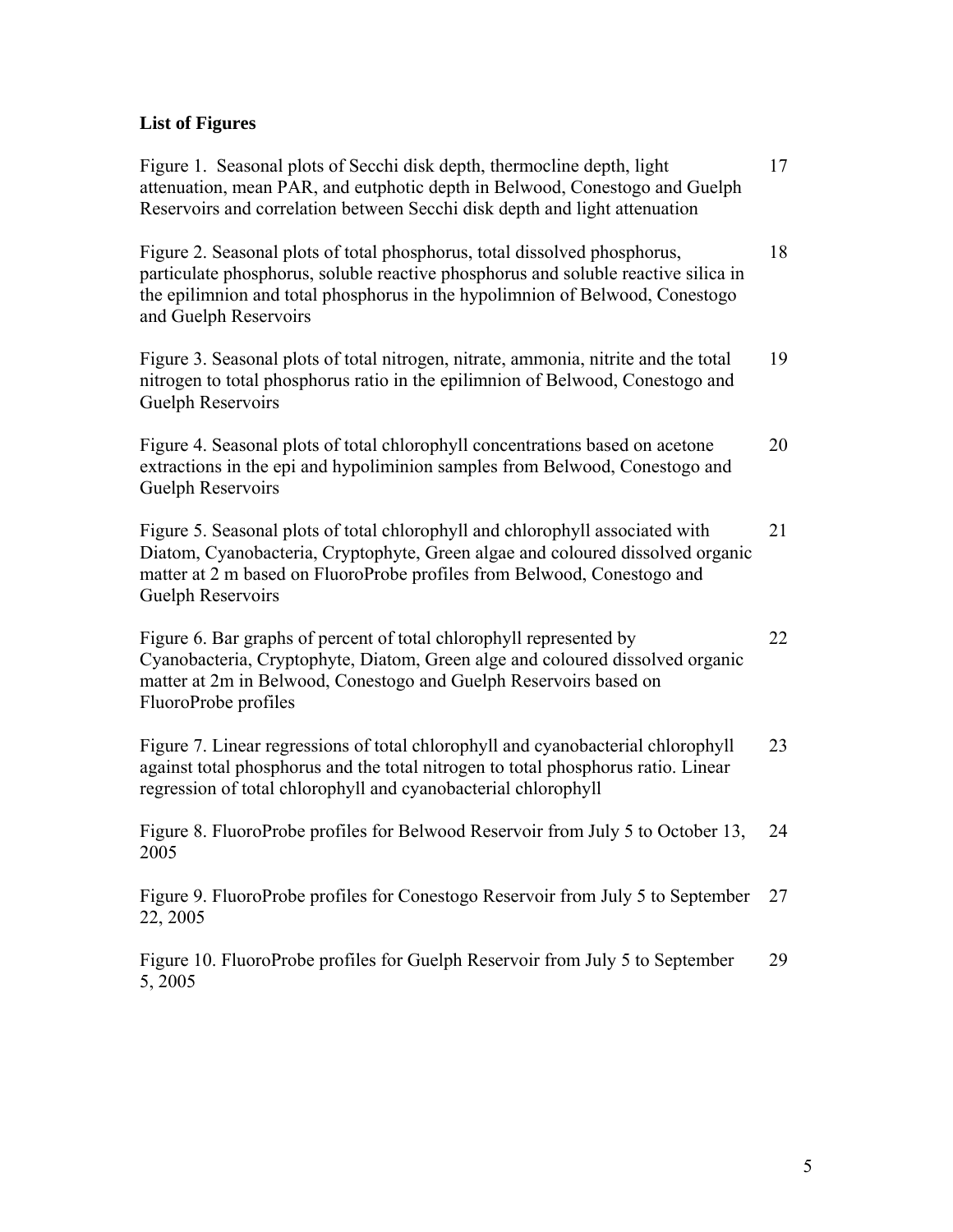#### **List of Appendices**

Appendix 1. Secchi disk depth, light attenuation coefficient, euphotic depth, thermocline depth and mean PAR as a percent of surface light in Belwood, Conestogo and Guelph Reservoirs for 2005 31

Appendix 2. Soluble reactive phosphorus, total dissolved phosphorus, particulate phosphorus, total phosphorus, ammonia, soluble reactive silica, nitrate, nitrite, total nitrogen and the total nitrogen to total phosphorus ratio in epilinetic and hypolimnetic samples from Belwood, Conestogo and Guelph Reservoirs in 2005 32

Appendix 3. Total chlorophyll based on acetone extractions and from FluoroProbe profiles and Cyanobacteria, Diatom and Green alga chlorophyll and coloured dissolved organic matter at 2 m and from the hypolimnion of Belwood, Conestogo and Guelph Reservoirs in 2005 33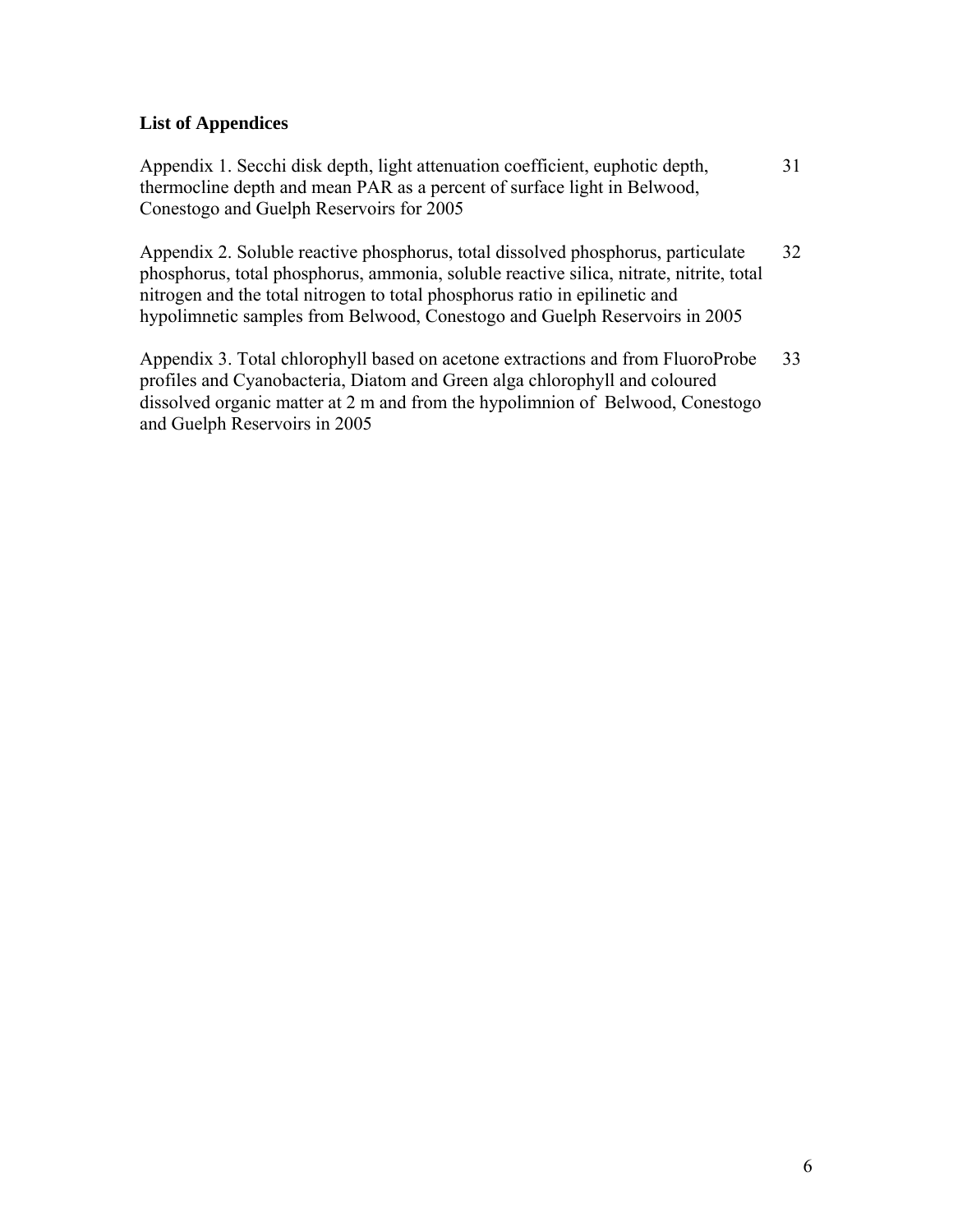#### **Introduction**

 Cyanobacteria are good competitors in phosphorus rich waterbodies for a variety of reasons. All genera posses gas vesicles which allow them to regulate buoyancy. When a water column is stable and turbulence is low, Cyanobacteria can position themselves in the water column to acquire light or to avoid inhibiting light levels. Similarly, Cyanobacteria can migrate to deeper depths to access nutrients that may be depleted in the upper water column. Many genera have the capacity to fix atmospheric nitrogen (N) which can provide a competitive advantage when N is low. Several genera build up high biomass because they form colonies that are larger than the gape size of the resident invertebrate grazer populations. A few species are capable of producing toxins. The most common cyanotoxin is microcystin. Microcystin is an hepatotoxin which in high concentrations causes liver damage and promotes tumour growth in organisms chronically exposed to lower concentrations. Although it has not been demonstrated that cyanotoxins are produced as a specific defence mechanism by Cyanobacteria, studies have demonstrated that certain grazers appear to selectively avoid or reject toxic strains of *Microcystis*.

 Reports of cyanobacterial blooms have been increasing on some reservoirs on the Grand River in the last few summers. This study was undertaken to try and determine if there are particular environmental variables in these reservoirs that can be used as useful predictors of these blooms and to determine steps that could be taken to prevent blooms. This report documents the physical, chemical and biological measurements made at Belwood, Conestogo and Guelph Lakes during the summer of 2005. The data are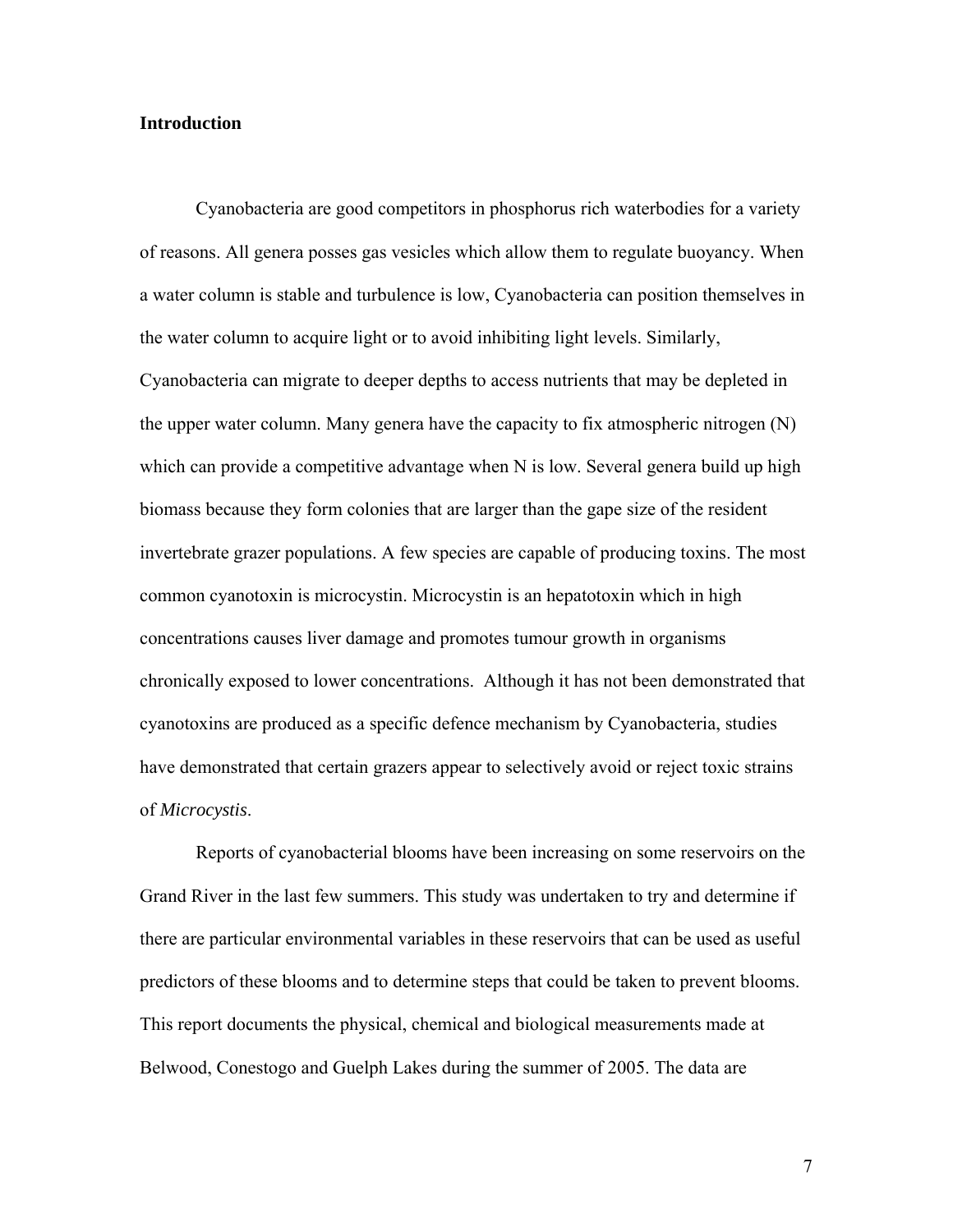summarized in graph format, briefly discussed and some conclusions made. All data are tabulated in three appendices.

#### **Methods**

#### **Study Lakes**

Three reservoirs within the Grand River watershed, Conestogo, Belwood and Guelph Lakes were selected for biweekly examination from July 6 through September 22, 2005, with an additional visit to Belwood reservoir on October 13 following reports of a bloom. Logistical difficulties made it impossible to sample Guelph Lake after Sept 5. Sampling stations at each lake were located at a central deep location, where any temperature stratification would most likely be evident.

#### **Limnological Characteristics**

Water was sampled using a 5L Niskin bottle at two discrete depths, 20L was collected from 2m below the surface (the epilimnetic sample) and 2L from 6-7m below the surface (the hypolimnetic sample). In-situ profiles of fluorescence by pigmentcontaining microorganisms were made using a FluoroProbe. These data were used to determine the total chlorophyll fluorescence and bluegreen (cyanobacterial) fluorescence along with three other algal groups (diatoms, green algae, cryptophytes). FluroProbe also measures coloured dissolved organic matter (CDOM). The instrument is able to discriminate between algal groups based on the unique combination of accessory pigments each possess and their respective fluorescence spectra (Leboulangerm et al. 2002). The FluoroProbe was calibrated at the factory using pure cultures of algae. The FluoroProbe field measurements are intended to provide detailed information about the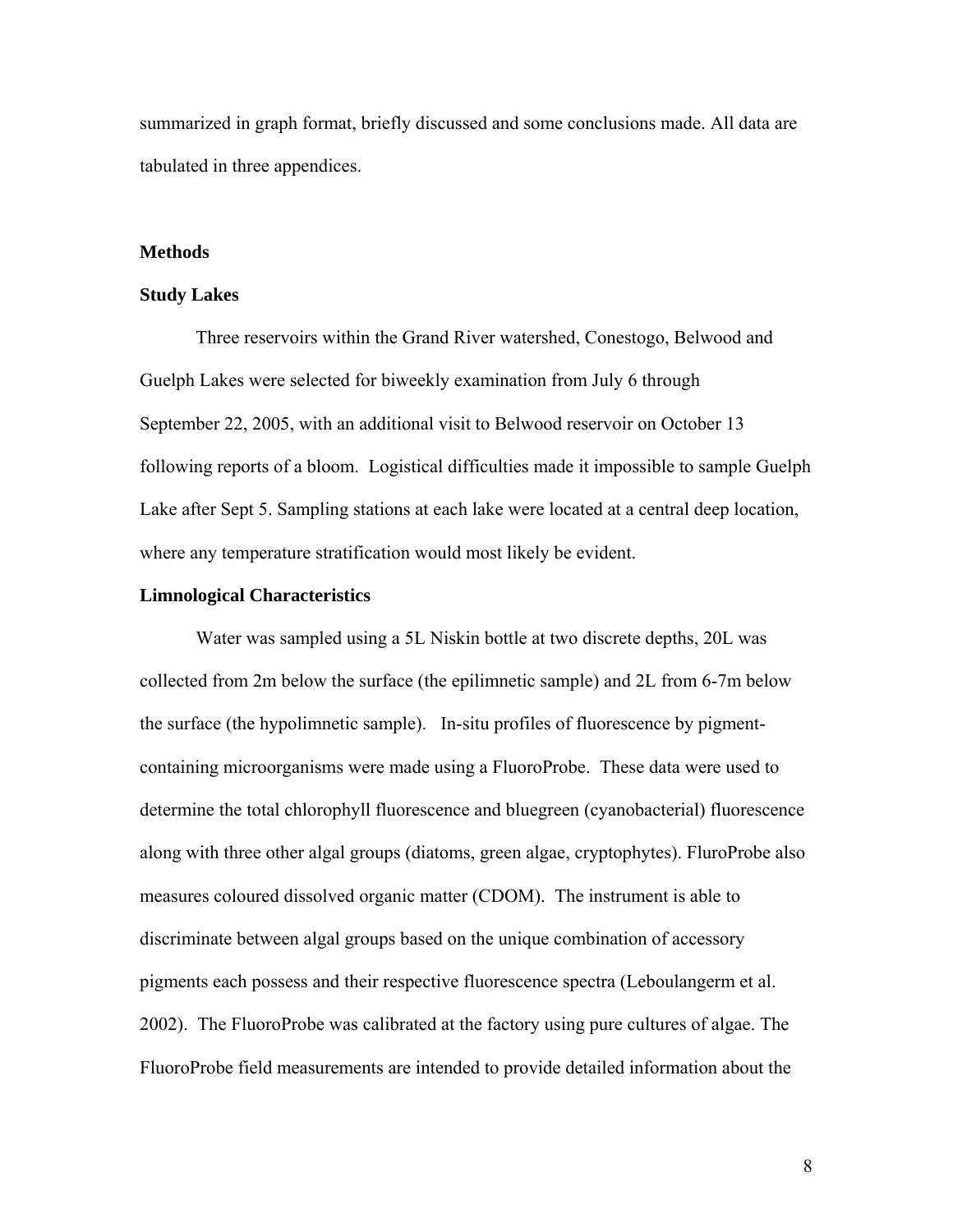vertical distribution of algae and the relative proportion of the various algal groups. The concentrations reported by the FluroProbe at 2 m in the epilimnion and at the depth of the hypolimnion sample were compared to chlorophyll concentrations measured using acetone extraction (see below). The Fluoroprobe logs temperature at the same time and these temperature profiles were used to determine the depth of mixing which was taken as the depth of maximum temperature change. Photosynthetically available radiation (PAR) measurements were made throughout the water column using a CTD profiler. The vertical light attenuation coefficient  $(k_d)$  was calculated from the slope of depth versus the natural logarithm of PAR. From this  $k_d$  value, euphotic zone (Zeu) depth was calculated by:

$$
Zeu = ln 100/k_d
$$

Mean water column intensity  $(I)$ , as a percent of surface irradiance, was calculated as:

$$
\overline{I} = [(1 - e^{-kdZmix}) / (k_dZmix)] 100
$$

Secchi disk depth was also measured as an indicator of water transparency. The pH at the surface of the lakes was measured using a portable pH meter and portable logger.

#### **Water Chemistry**

 Sample water was kept in dark bottles in insulated boxes from the time of collection to the time of analyses in the laboratory which ranged from 4 to 7 hours. Water was prefiltered through a 200 µm nytex mesh screen to remove larger grazers before analyses. This fraction is referred to as the whole water sample  $(<200 \mu m)$ . Whole water from the 2 m and deep sample (usually 7 m) was analyzed for total phosphorus (TP) and total nitrogen (TN) using the methods of Stainton et al (1977). Water from the two depths was filtered through GF/F filters and the filters frozen and subsequently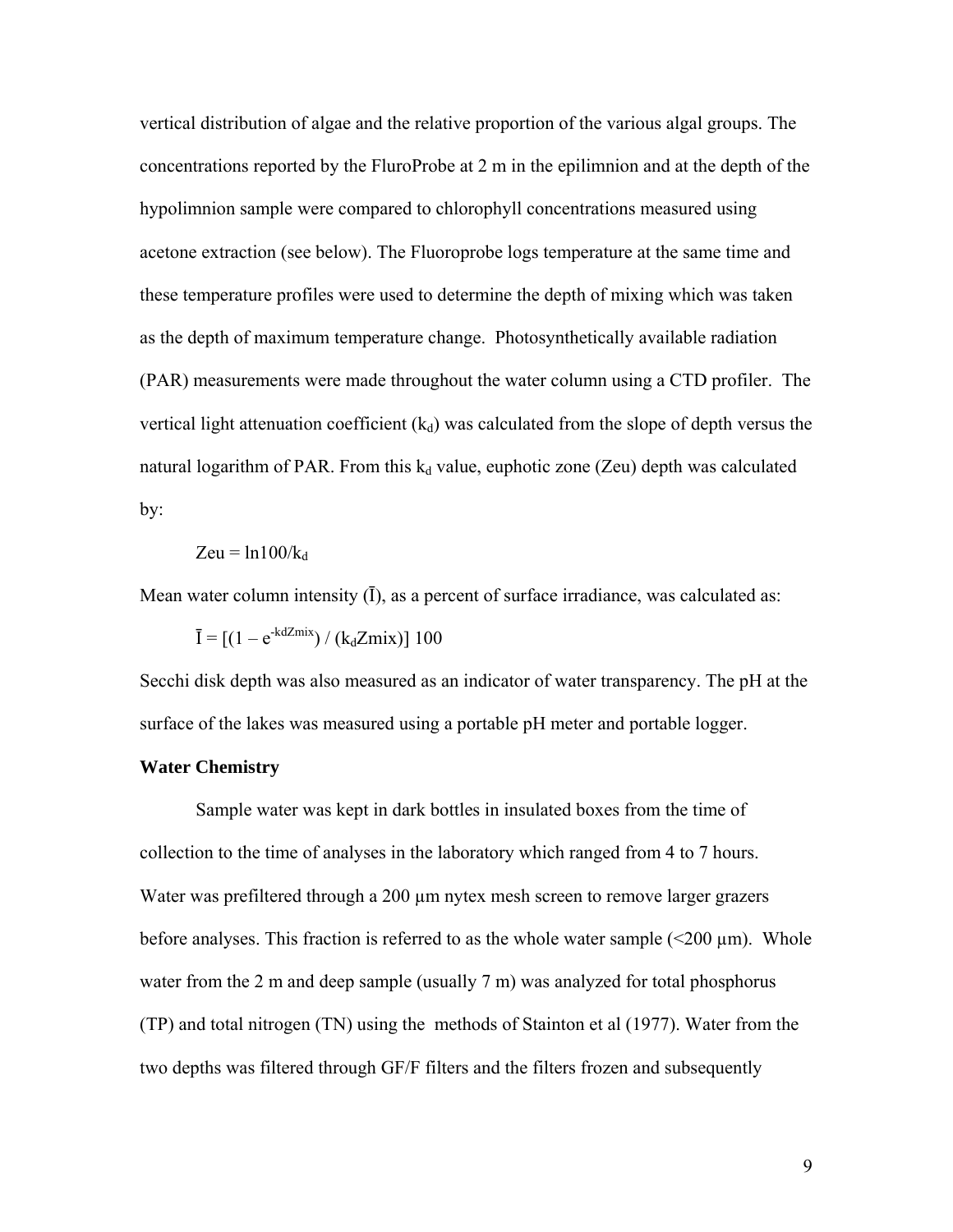analyzed for chlorophyll a using a passive extraction with 90% acetone. The extracts were quantified by fluorometry on a Turner Designs 10-AU fluorometer that was calibrated annually with pure chlorophyll a using the equations of Stainton et al (1977). A second GF/F filter analyzed for particulate phosphorus (Part P) by persulfate digestion (Environment Canada 19XX). Water collected on a precombusted GF/F filter was frozen for particulate carbon C and N (Stainton et al 1977). Water that passed through the GF/F filters was collected and analyzed for total dissolved phosphorus (TDP), soluble reactive phosphorus (SRP), nitrate (NO<sub>3</sub>) and nitrite (NO<sub>2</sub>) (Stainton et al 1977). Ammonia (NH<sub>4</sub>) was analyzed on water passed through a 0.2 µm polycarbonate filter using the fluorometric method of Holmes et al (2002). Soluble reactive silica (SRSi) was measured on water passed through a 0.2 µm polycarbonate filter (Stainton et al 1977).

#### **Data analyses**

 Systat version 9 was used to perform regressions and to make most graphs. The FluroProbe profiles were plotted using Excel.

#### **Results**

#### **Physical conditions: Stratification and light**

 All three reservoirs were strongly stratified at about 6 m on July 6 (Fig 1 b and Fig 8a, 9a and 10a). Two weeks later on July 21 surface temperatures were 2 to 4 degrees warmer and the depth of stratification was shallower (Fig 1b. 8b, 9b, 10b). The surface layer continued to warm and deepen to 7 m in Belwood and Conestogo reservoirs by Aug 11. The lakes were visited on Aug 23 around the time of a major summer storm and the mixed layer deepened in all three lakes (Fig 1b). The individual temperature profiles (Fig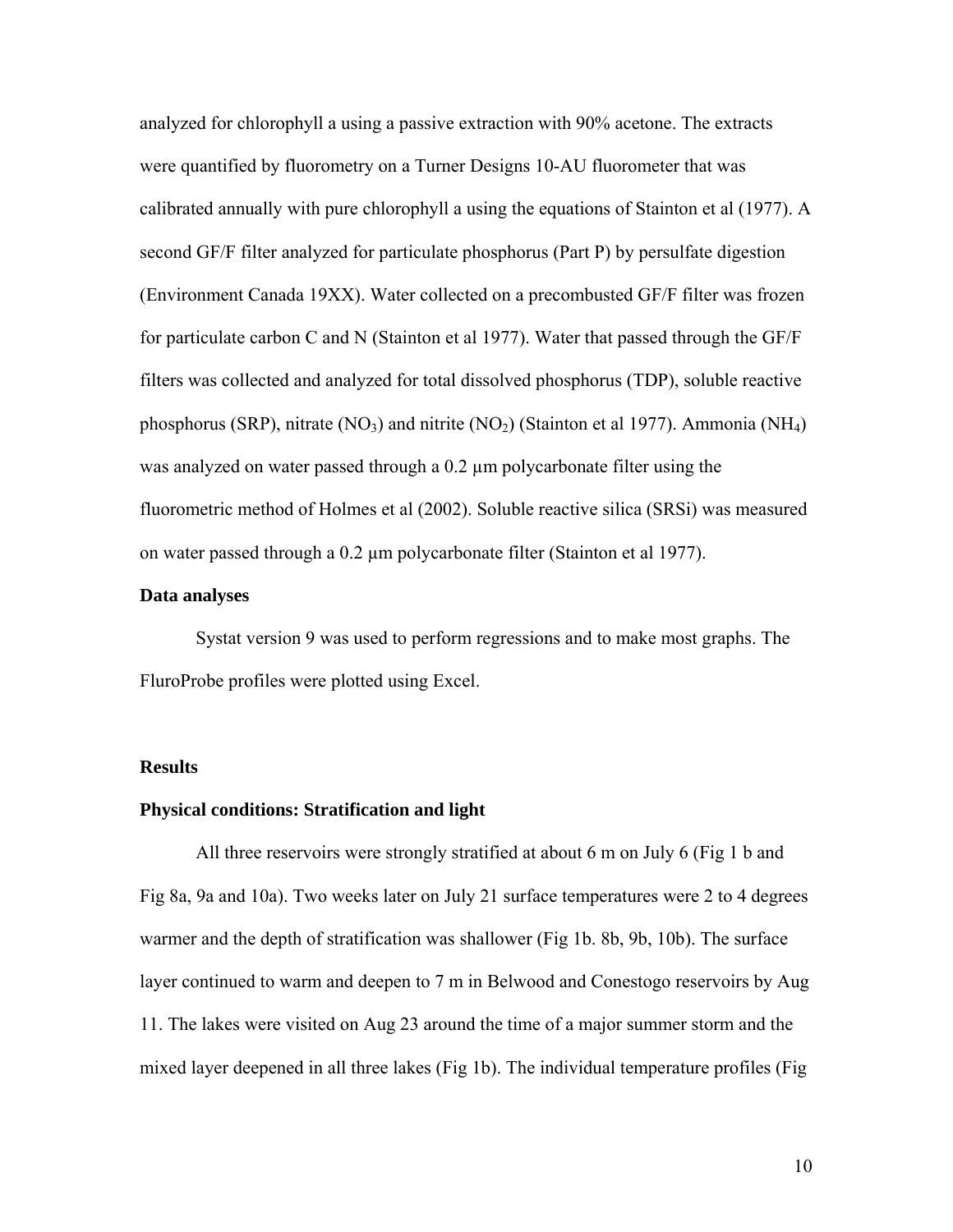8d, 9d, 10d) indicate that the water column mixed completely in Belwood Lake but not quite to the bottom in Conestogo and Guelph Lakes. In Belwood the surface temperatures were actually lower than the deep waters due to the intense mixing. By Sept 5 the surface waters were heating slightly and shallow stratification occurred in Belwood and Guelph Lakes. Belwood and Guelph Lakes were strongly stratified at about 6 m on Sept 22. On Oct 5, the surface waters of Belwood were very warm but most of the water column was cooler and uniformly mixed (Figure 1b, 8g).

 Light attenuation decreased over the summer in all three reservoirs as indicated by the decreasing Secchi disk depth (1a), increasing light attenuation coefficient (1c), and decreasing euphotic depth (1e). The mean PAR is the average amount of light in the upper mixed layer of the water column. It is calculated from the light attenuation coefficient and the mixed layer depth. In general mean PAR in the upper mixed layer of all three lakes (Fig 1d) was high (over 15% of surface light), however on Aug 23 when the water columns were deeply mixed the mean PAR was low, less than 10% of surface light. The Secchi disk depth was highly correlated to the light attenuation coefficient ( $R^2$ = 0.80, p=0.000, Fig 1f). This indicates that Secchi disk depth measurements could provide reliable light attenuation information in the three lakes.

#### **Chemistry**

Total phosphorus (TP) in the epilimnion was relatively low  $(10 - 15 \mu g L^{-1})$  in all three reservoirs in July and early August (Fig 2a). Epilimnetic TP increased dramatically in Belwood following the deep mixing event around Aug 23. TP in the hypolimnion increased gradually throughout the summer in all three reservoirs (Fig 2f). Particulate P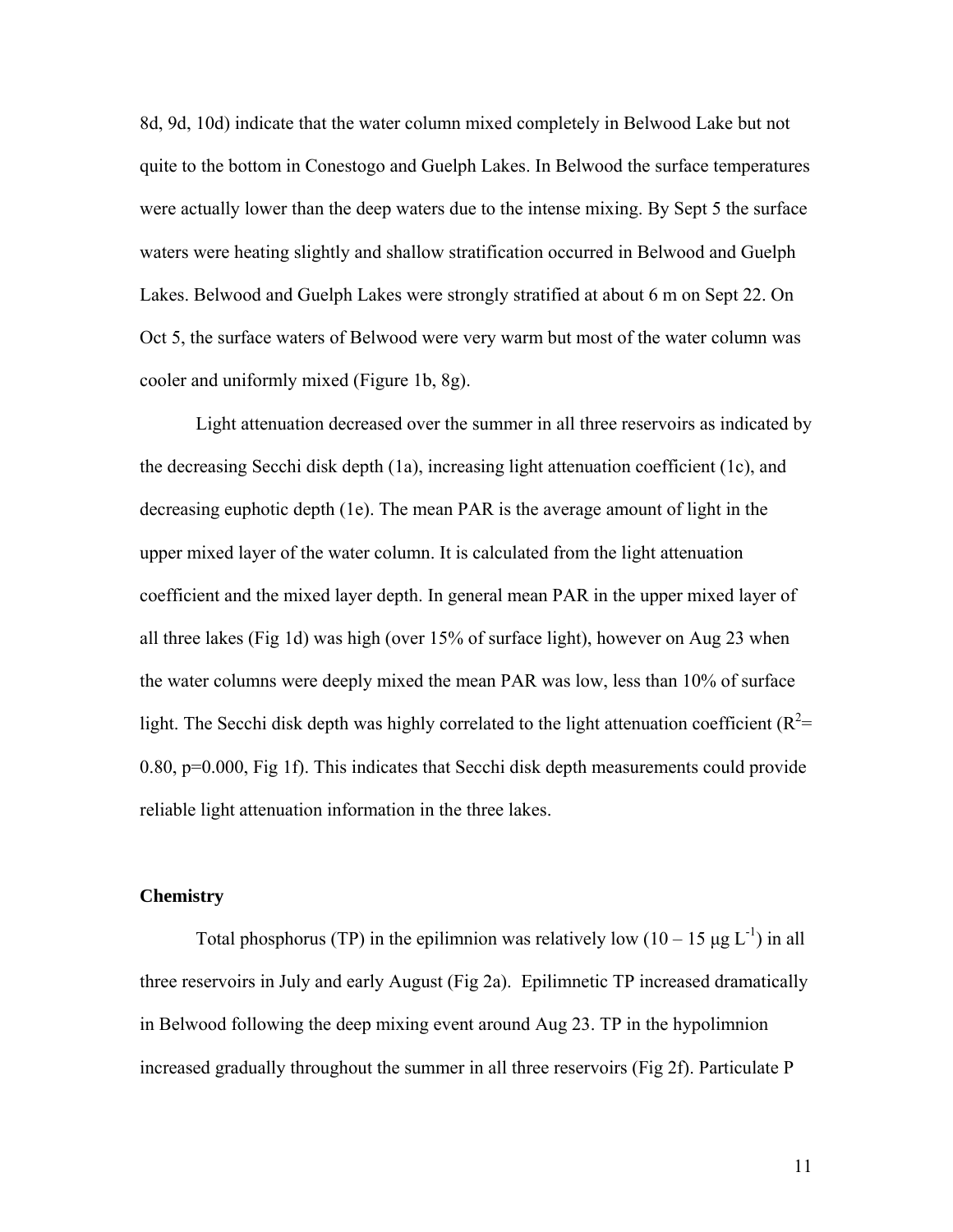increased consistently in the epilimnion in all three reservoirs throughout the summer (Fig 2c). Dissolved forms of P in the epilimnion were low initially and rose during late summer and fall (Fig 2b, d). Soluble reactive silica, which is necessary for diatom growth, was high and remained high in Belwood and Guelph reservoirs but decreased in Conestogo reservoir in Sept (Fig 2e).

Total nitrogen  $(TN)$  and  $NO<sub>3</sub>$  concentrations were very high in July in all the reservoirs (Fig 3 a, b) but concentrations declined as the summer progressed. Ammonia and  $NO<sub>2</sub>$  concentrations were on average much lower and did not exhibit strong seasonal trends (Fig 3 c, d) although the deep mixing event in late August resulted in increased NH4 in the epilimnion. The decrease in TN coupled with increased TP contributed to the consistent decrease in the ratio of TN:TP over the summer and fall in all three reservoirs (Fig 3e).

#### **Chlorophyll concentrations and algal groups**

 Total chlorophyll a concentrations were measured in epi and hypolimnetic samples (Fig 4 a, b and Appendix 3). These concentrations were obtained by in vitro acetone extraction and represent the total chlorophyll in the water at the depth of sampling. Relative estimates of total chlorophyll and chlorophyll associated with four major algal groups throughout the water column were obtained from in situ "FluoroProbe" spectral fluorescence profiles (Fig 5a-f, 6, Fig 8-10 and Appendix 3). Total chlorophyll concentrations measured by acetone extraction were highly correlated to the in situ FluoroProbe total chlorophyll concentrations ( $R^2$  = 0.85, p=0.000). The in situ chlorophyll underestimated extracted chlorophyll by 20% on average. Extracted total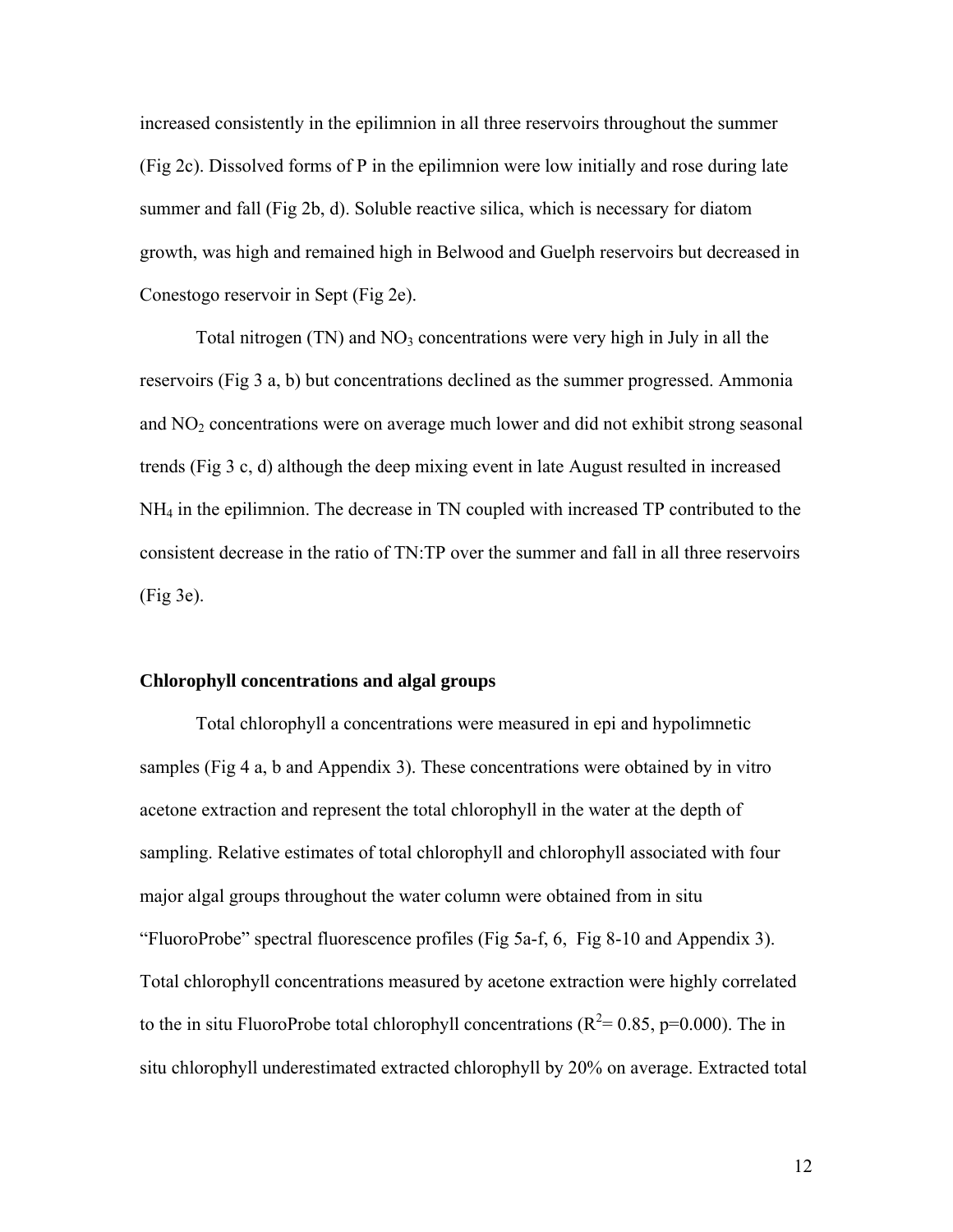chlorophyll concentrations were relatively low ( $\leq 10 \mu g L^{-1}$ ) in the epi and hypolimnion samples taken on July 5 but rose consistently in the the epi and hypolimnion samples in all three reservoirs through to the end of Spetember (Fig 4a, b). Maximum total chlorophyll (47 μg L<sup>-</sup>1) was measured in the 2 m epilimnetic sample from Belwood Lake on Sept 22.

 The pattern for total chlorophyll at 2 m as detected by the FluoroProbe (Fig 5a) was similar to that for total extracted chlorophyll a at 2 m (Fig 4a) except that the concentrations reported by the FluoroProbe are consistently lower. Cyanobacteria were present in all the reservoirs on each sampling day and the concentration as well as the proportion of chlorophyll associated with Cyanobacteria increased as the summer progressed (Fig 5c, 6 a-c). On Sept 5, Cyanobacteria in the shallow surface layer of Belwood Lake was over 70  $\mu$ g L<sup>-1</sup> (Fig 8 E). Cryptophyte algae (Fig 5c) also increased in all the lakes as the summer progressed but were on average lower in concentration than the Cyanobacteria. Other algal groups detected by the FluoroProbe (Diatoms and Greens, Fig 5 b, e, 6 a-c) did not occur in high concentrations and did not exhibit seasonal patterns. The coloured dissolved organic matter (CDOM) detected by the FluoroProbe was highest in Belwood, and lowest in Conestogo (Fig 5f).

 Cyanobacterial chlorophyll in the epilimnion was highly correlated to total chlorophyll ( $R^2 = 0.87$ , p=0.000, Fig 7c). Total chlorophyll was strongly correlated to total phosphorus ( $R^2$ = 0.52, p=0.001) and cyanobacterial chlorophyll was even more strongly correlated ( $R^2$ = 0.62, p=0.000, Fig 7a). Total and cyanobacteria chlorophyll were negatively correlated to the TN:TP ratio in the lakes (Fig 7b).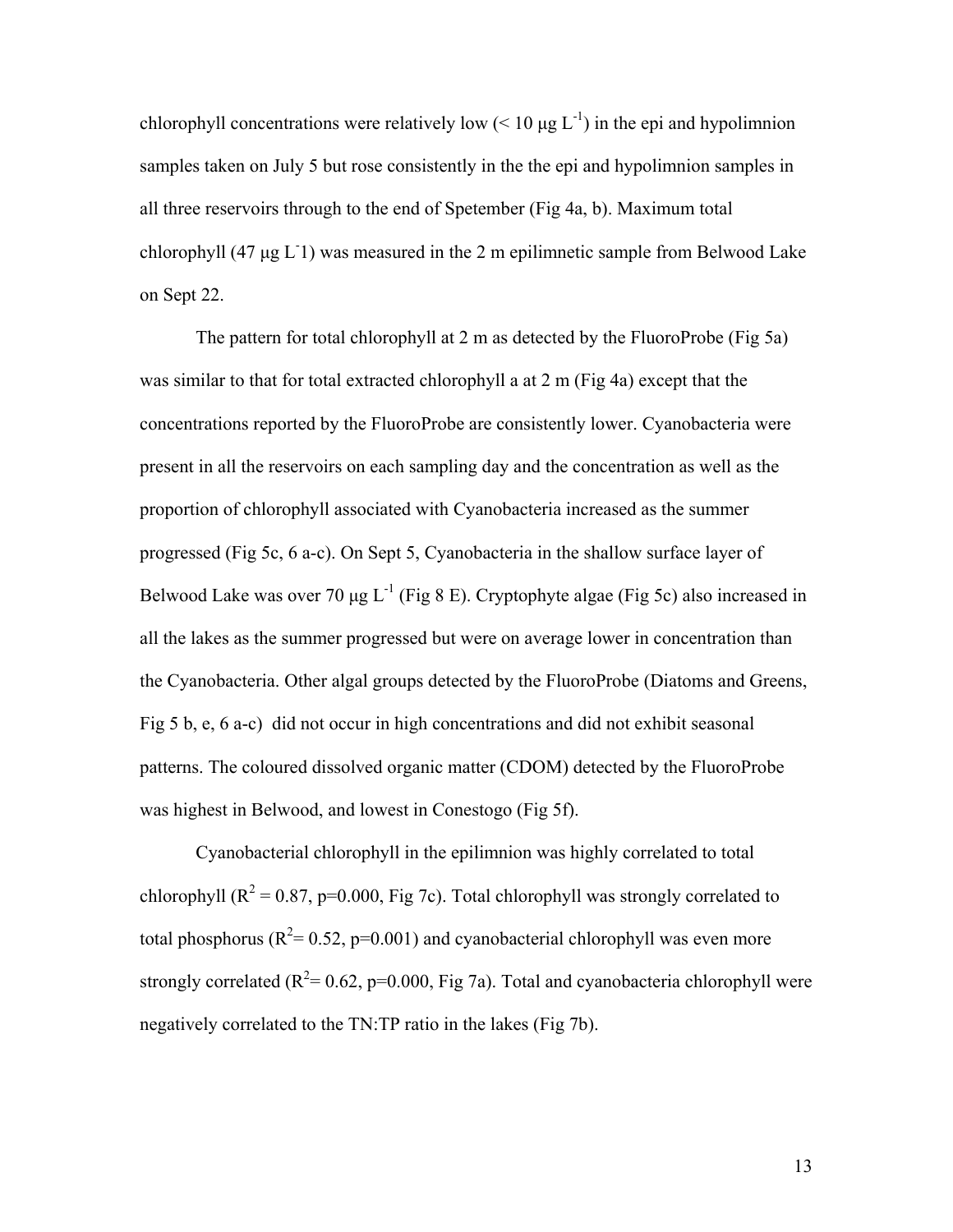#### **Discussion**

 Cyanobacteria formed a significant fraction of the phytoplankton in all three reservoirs in 2005 and achieved concentrations high enough to be considered a nuisance in Belwood and Conestogo Lakes in late September (Guelph Lake was not sampled at that time). Total chlorophyll at the surface of Belwood Lake as detected by the FluroProbe was over 70  $\mu$ g L<sup>-1</sup> on Sept 5 and over 25  $\mu$ g L<sup>-1</sup> on Sept 22 and Oct 13. Almost certainly, surface blooms reached high concentrations on other days when we were not sampling as our Oct 13 trip was prompted by reports of bloom concentrations on Belwood Lake several days earlier than we were able to arrange a sampling trip. Total chlorophyll and cyanobacterial chlorophyll concentrations in the epilimnion were highly correlated to the epilimnetic total phosphorus concentration. The highest total chlorophyll and cyanobacterial concentrations in Belwood Lake were triggered by resuspension of P by a deep mixing event in late August. The deep mixing event occurred in Conestogo and Guelph reservoirs as well but temperature profiles indicated that the water columns in those lakes did not mix right to the bottom as appeared to occur in Belwood Lake. Belwood may have been mixed more deeply because of its size and exposure relative to the wind direction or because the wind was stronger over Belwood than the other nearby reservoirs. The morphometry of the lakes would also be expected to influence the amount of resuspension that would occur in response to mixing.

 Although there was a strong correlation between the TN:TP ratio and the concentration of Cyanobacteria in the reservoirs, the absolute concentrations of N remained high in all three reservoirs and it is unlikely that cyanobacterial blooms formed in response to low N availability.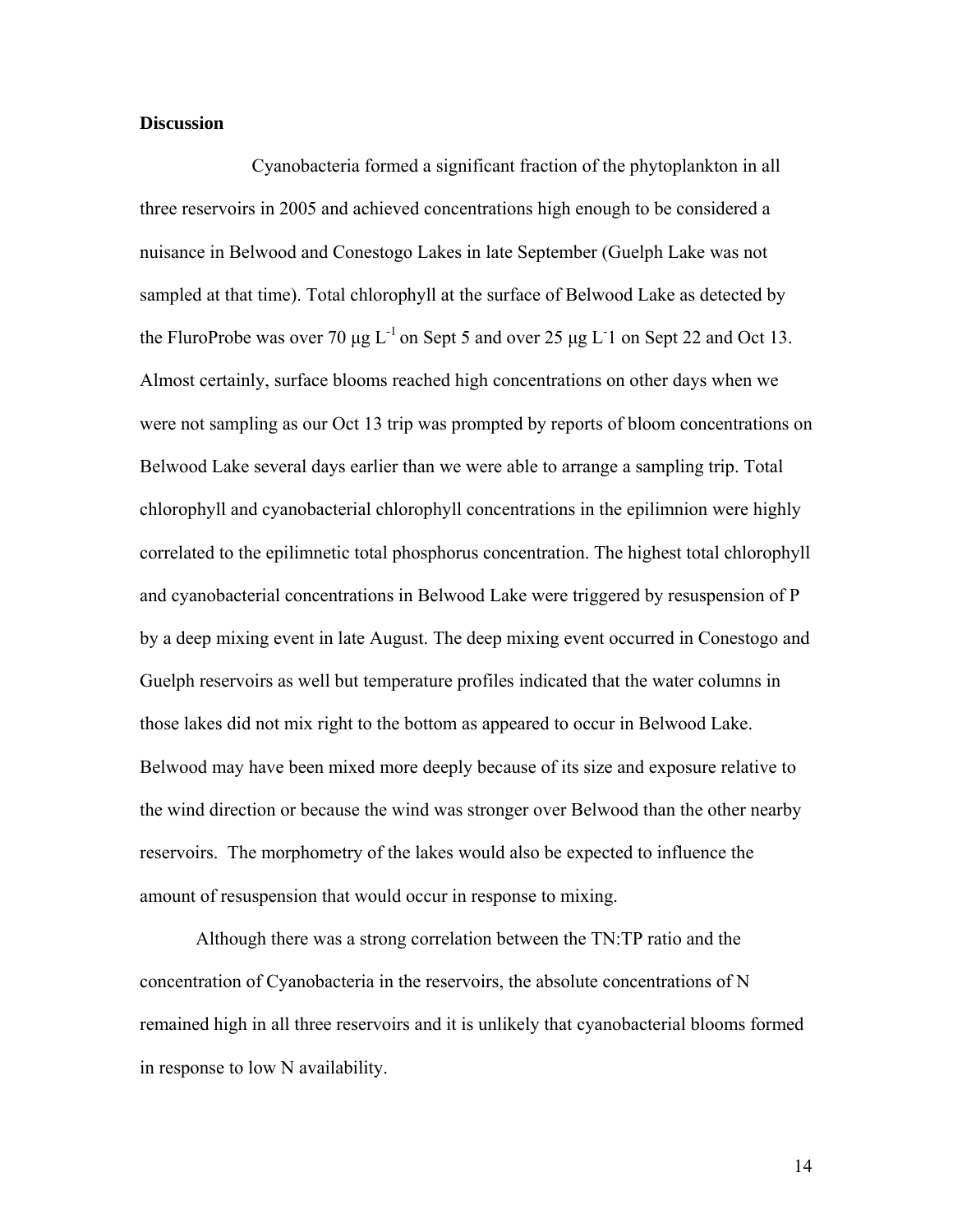#### **Summary and conclusions**

 Cyanobacteria concentrations in the three Grand River Basin reservoirs studied were highly correlated to total phosphorus concentrations. Although TP concentrations were low and similar in all three reservoirs in July and early August, an intense summer storm that mixed the lakes to varying degrees resuspended P to different concentrations in each reservoir and this determined the maximum cyanobacterial biomass observed in the fall. Belwood Reservoir, which mixed to the bottom in August had the highest TP concentrations after the mixing and had the largest bloom. Highest surface blooms occurred in the fall in Belwood and Conestogo when TP was high and shallow thermoclines developed on warm fall days.

 This study reinforced the findings of others investigating the environmental factors that trigger cyanobacterial blooms (Ferber et al 2002, Giani et al.2005, Huisman et al. 2005). High phosphorus concentrations and stable water column conditions provide optimum conditions for cyanobacterial growth. Several factors contribute to phosphorus concentrations in the reservoirs including external and internal loading. Reduction of external P loading is the desired long term strategy for controlling algal growth. Although deep mixing caused by surface cooling and wind events are not factors that can be controlled, it may be worth investigating whether water level regulation in the fall has any influence on the potential for P resuspension at that time. Depending on the morphometry of the reservoir, decreasing the water levels in the fall may reduce the depth required to mix the reservoir to the bottom and thus inadvertently contribute to increased internal P loading.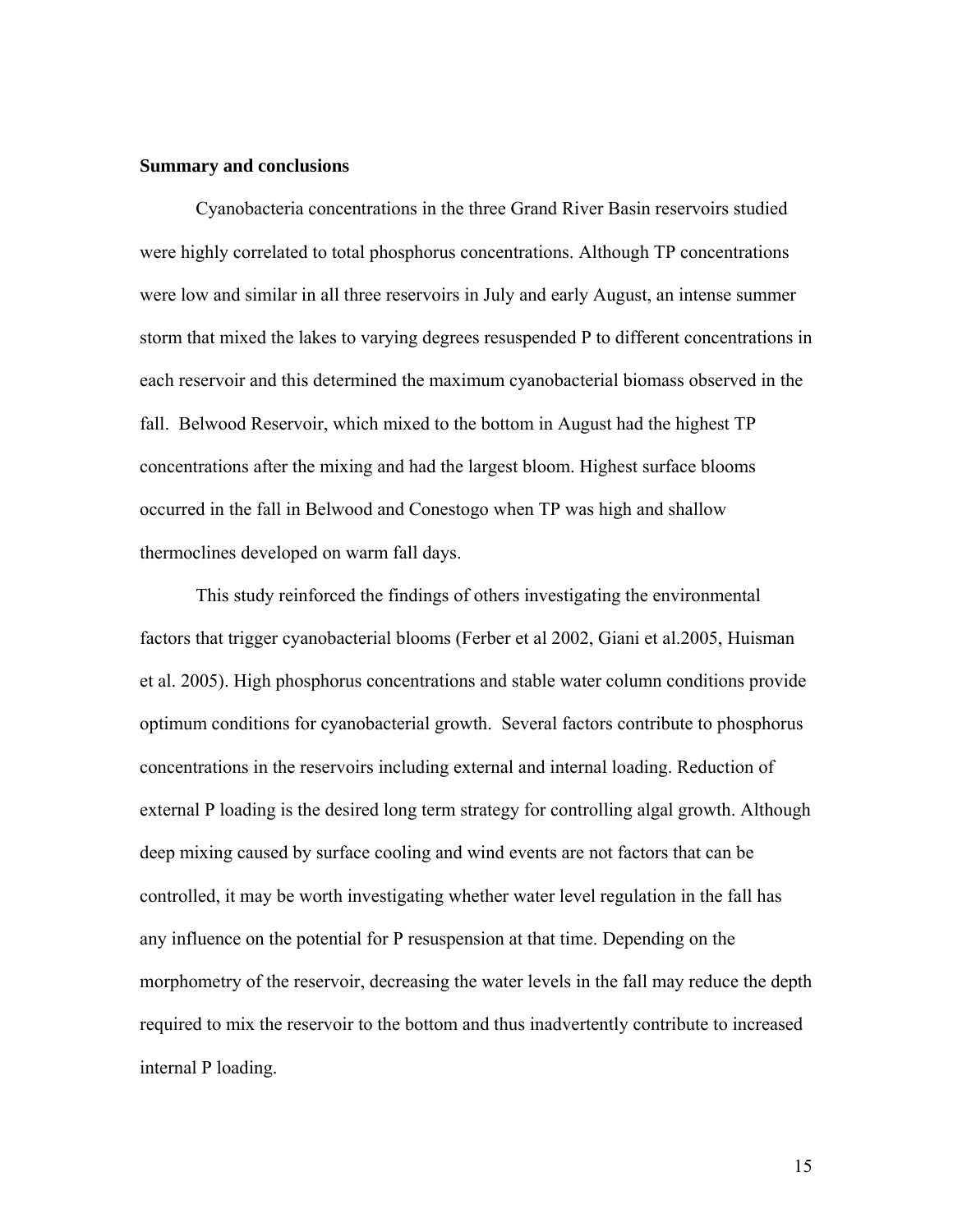#### **References**

Environment Canada. 1979. Analytical Methods Manual. Inland Waters Directorate, Ottawa, Ontario.

Ferber, L.R., Levine, S.N., Lini, A., and Livingston, G.P. 2004. Do cyanobacteria dominate in eutrophic lakes becasue they fix atmospheric nitrogen? Freshwater BIology 49: 690-708.

Giani, A., Bird, D. F., Prairie Y.T., and Lawrence, J. F. Empirical study of cyanobacterial toxicity along a trophic gradient of lakes. Can. J. Fish. Aquat. Sci. 62, 2100-2109. 2005.

Huisman, J. and Hulot, F.D. 2005. Population dynamics of harmful cyanobacteria. Springer, The Netherlands pp. 143-176.

Leboulanger C., Dorigo, U., Jacquet, S., Le Berre, B., Paolini, G., and Humbert, J.-F. 2002. Application of a submersible spectrofluorometer for rapid monitoring of freshwater cyanobacterial blooms: a case study. Aquatic Microbial Ecology 30: 83-89.

Stainton, M.P., Capel, M.J., and Armstrong, F.A.J. 1977. The chemical analysis of freshwater. 2nd ed. Can. Fish. Mar. Serv. Misc. Spec. Publ. 25: 180 p.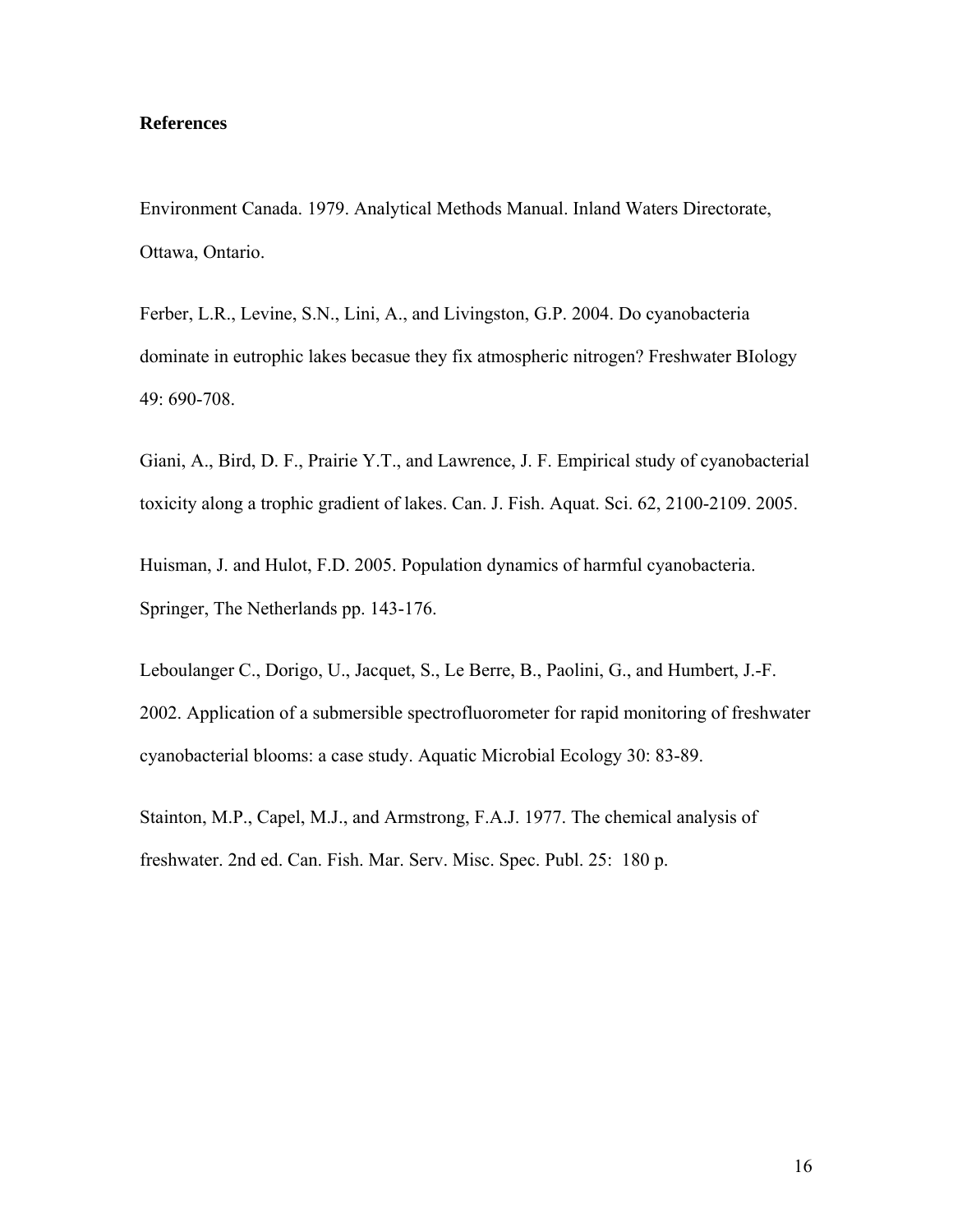Fig 1. Measurements relevant to the light environment. a) Secchi disk depth, b) mixed depth  $(Z_{mix})$ , c) light attenuation  $(K_d)$ , d) mean PAR as a percent of surface light and e) the euphotic depth ( depth to which 1% of surface light penetrates) for the three reservoirs over the summer season. Belwood is represented by open circles, Conestogo by the symbol "X" and Guelph Lake by the open triangles. f) Secchi disk depth plotted versus the light attenuation coefficient.

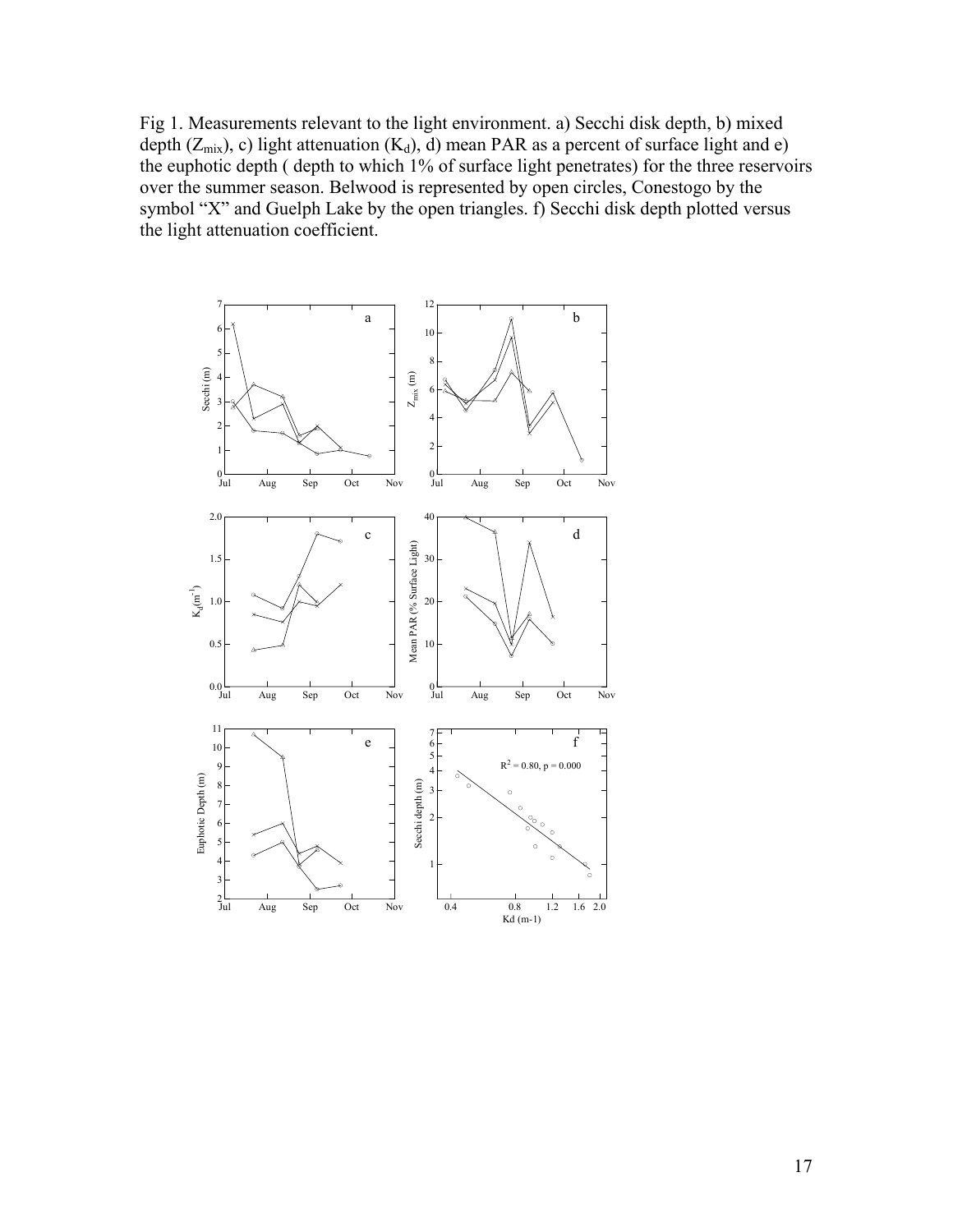Fig. 2. Seasonal plots related to phosphorus and silica. 2a) total phosphorus (TP), 2b) total dissolved phosphorus (TDP), 2c) particulate phosphorus (Part P), 2d) soluble reactive phosphorus (SRP), 2e) soluble reactive silica (SRSi), and 2f) TP in the hypolimnion for the three reservoirs. Symbols as in Fig. 1.

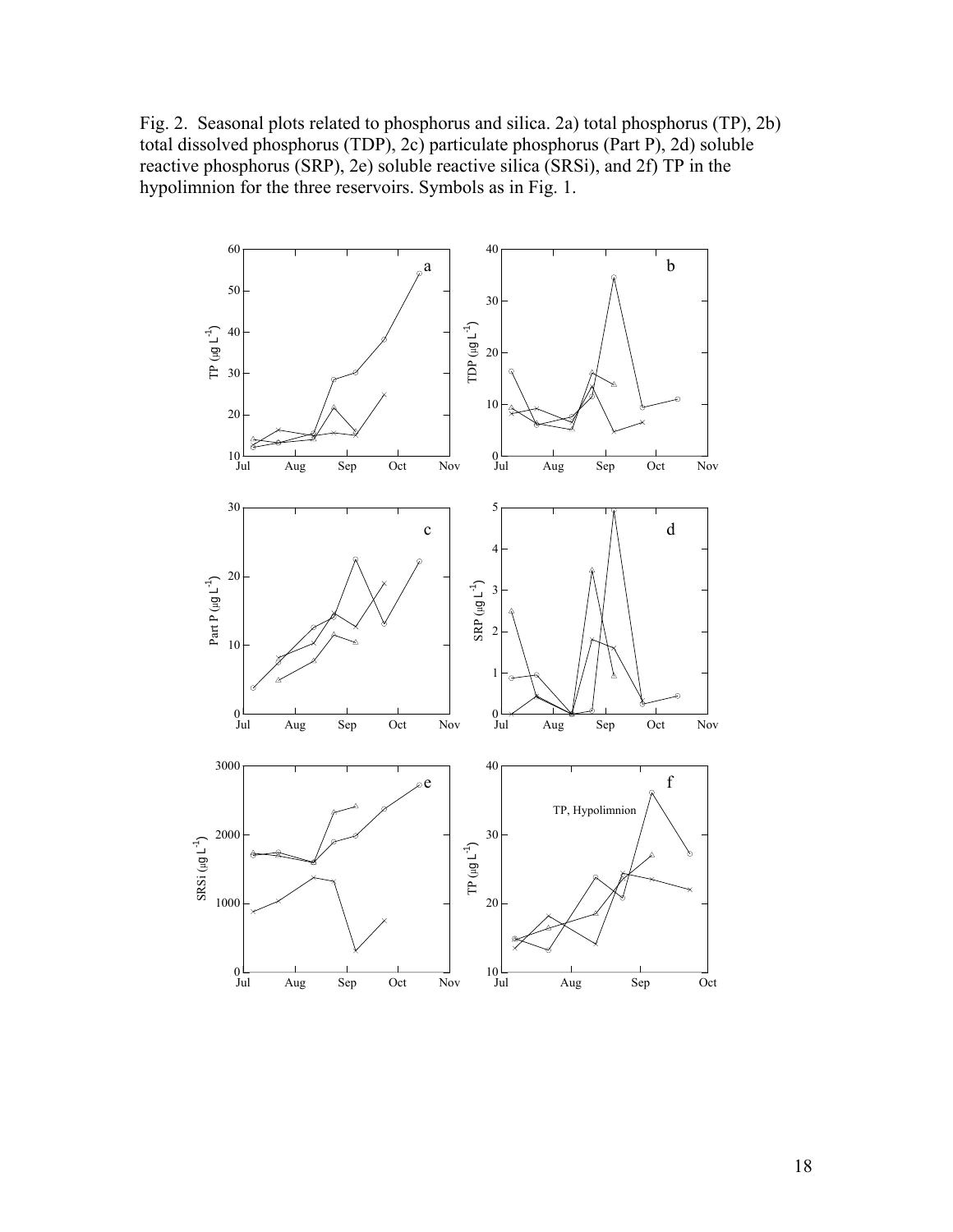Fig. 3. Seasonal plots of total nitrogen (TN), nitrate (NO<sub>3</sub>), ammonia (NH<sub>4</sub>), nitrite (NO<sub>2</sub>), and the ratio of total nitrogen to total phosphorus (TN:TP) in the three reservoirs. Symbols as in Fig. 1.

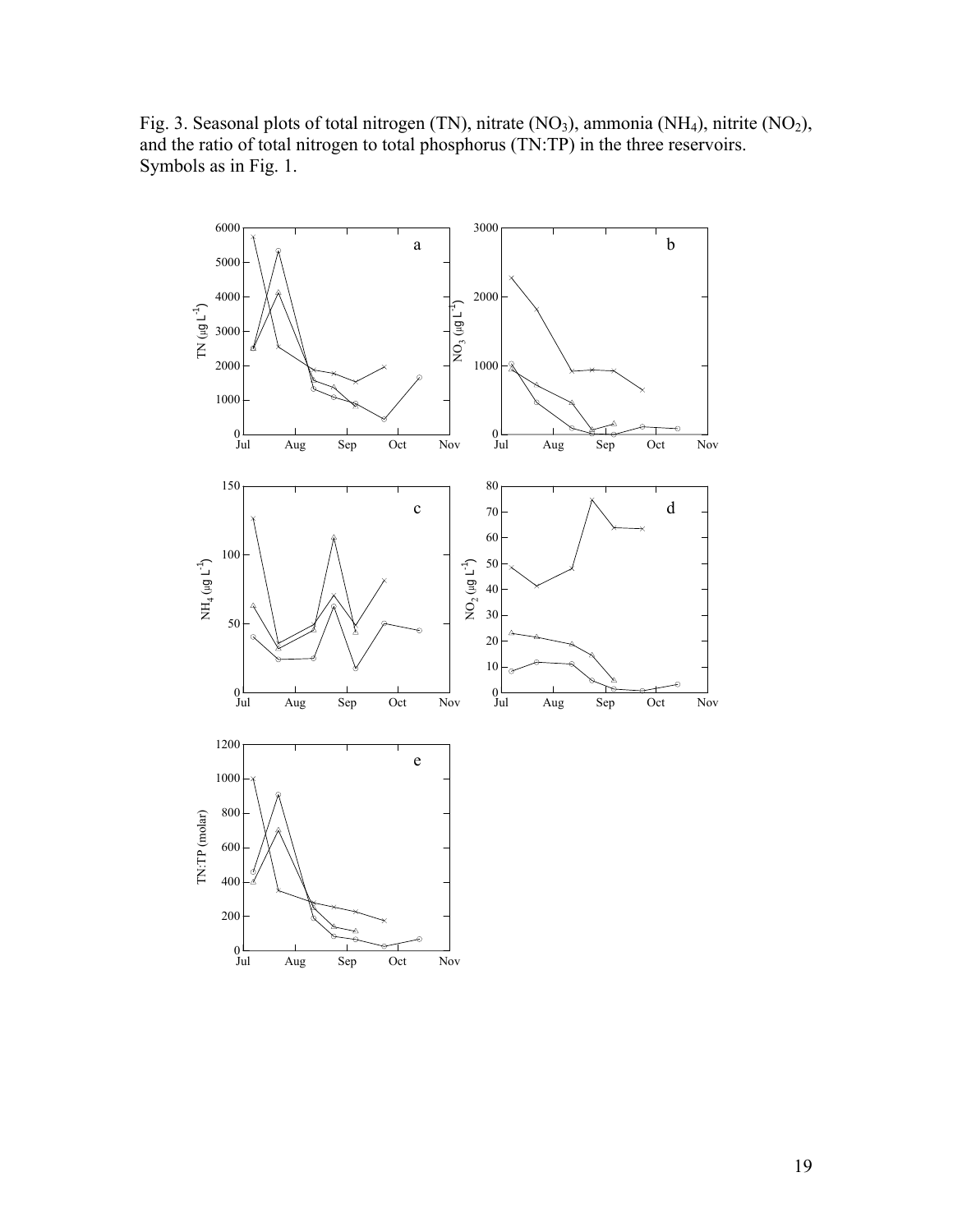Fig 4 Extracted chlorophyll a in the epi and hypolimnion of the Belwood, Conestogo and Guelph reservoirs. Symbols as in Fig 1.

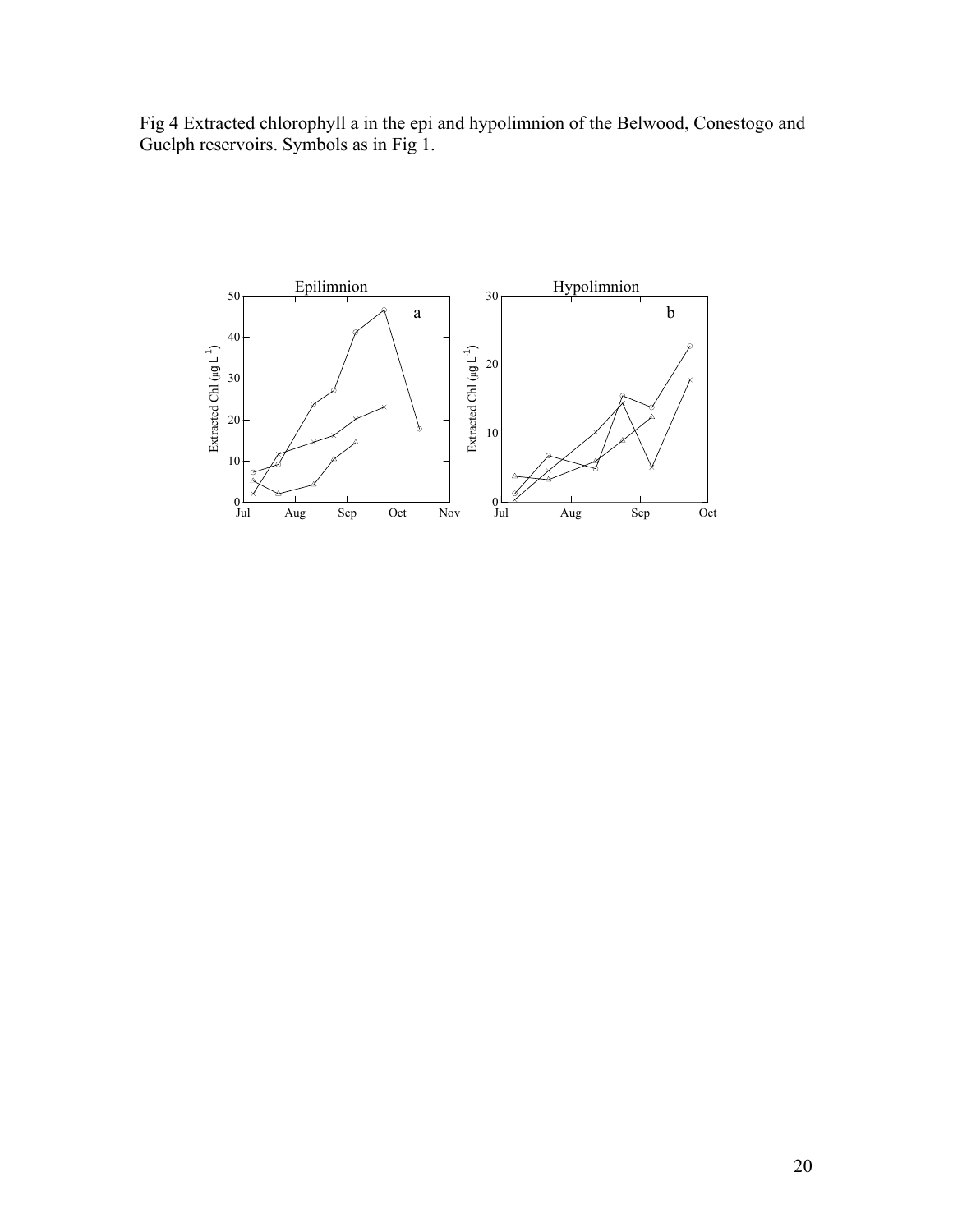Fig 5. Estimates of total chlorophyll and the relative abundance of the main algal groups and coloured dissolved organic matter (CDOM) at the depth of 2 made using the Fluoroprobe. Symbols as in Fig. 1.

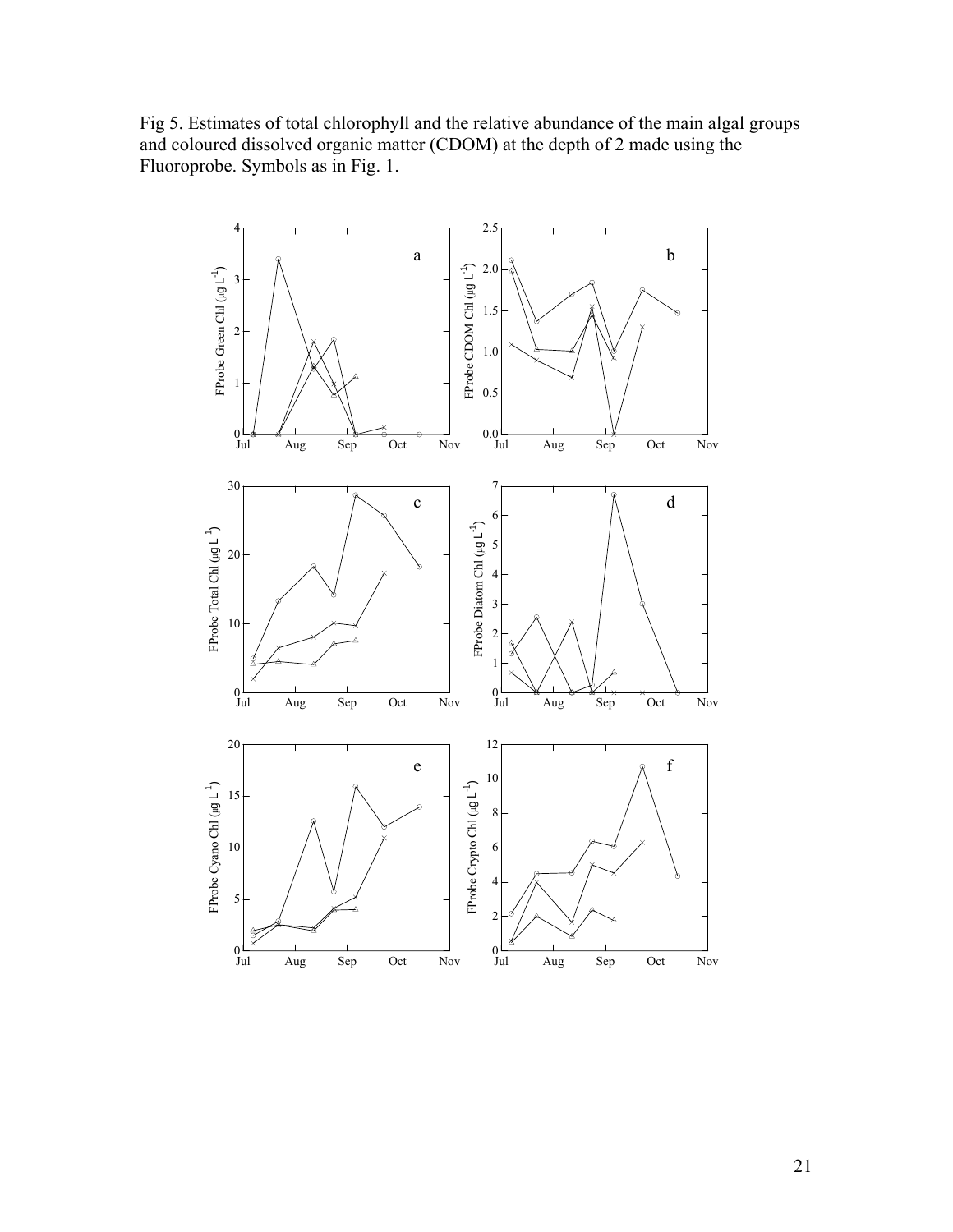Fig. 6 Proportions of different algal groups at 2 m in the reservoirs over the sampling period as indicated by the Fluoroprobe spectral fluorescence measurements.

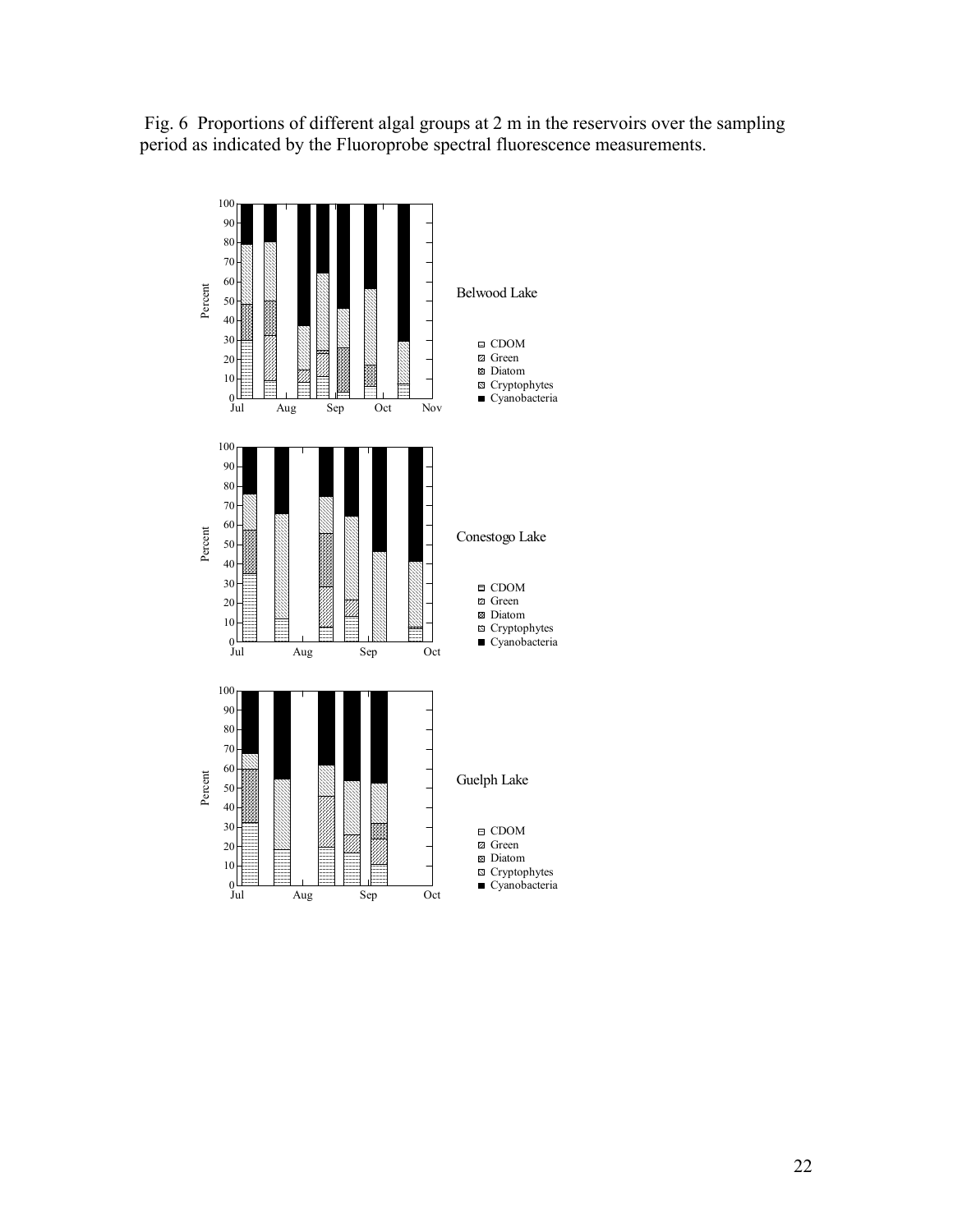Fig 7. a) Linear regressions between total P and total chlorophyll (open circles) and Cyanobacteria chlorophyll  $(X)$  from 2 m samples from all three reservoirs. b) same as a) but plotted against the TN:TP ratio and c) regression between total chlorophyll and Cyanobacterial chlorophyll at 2 m.

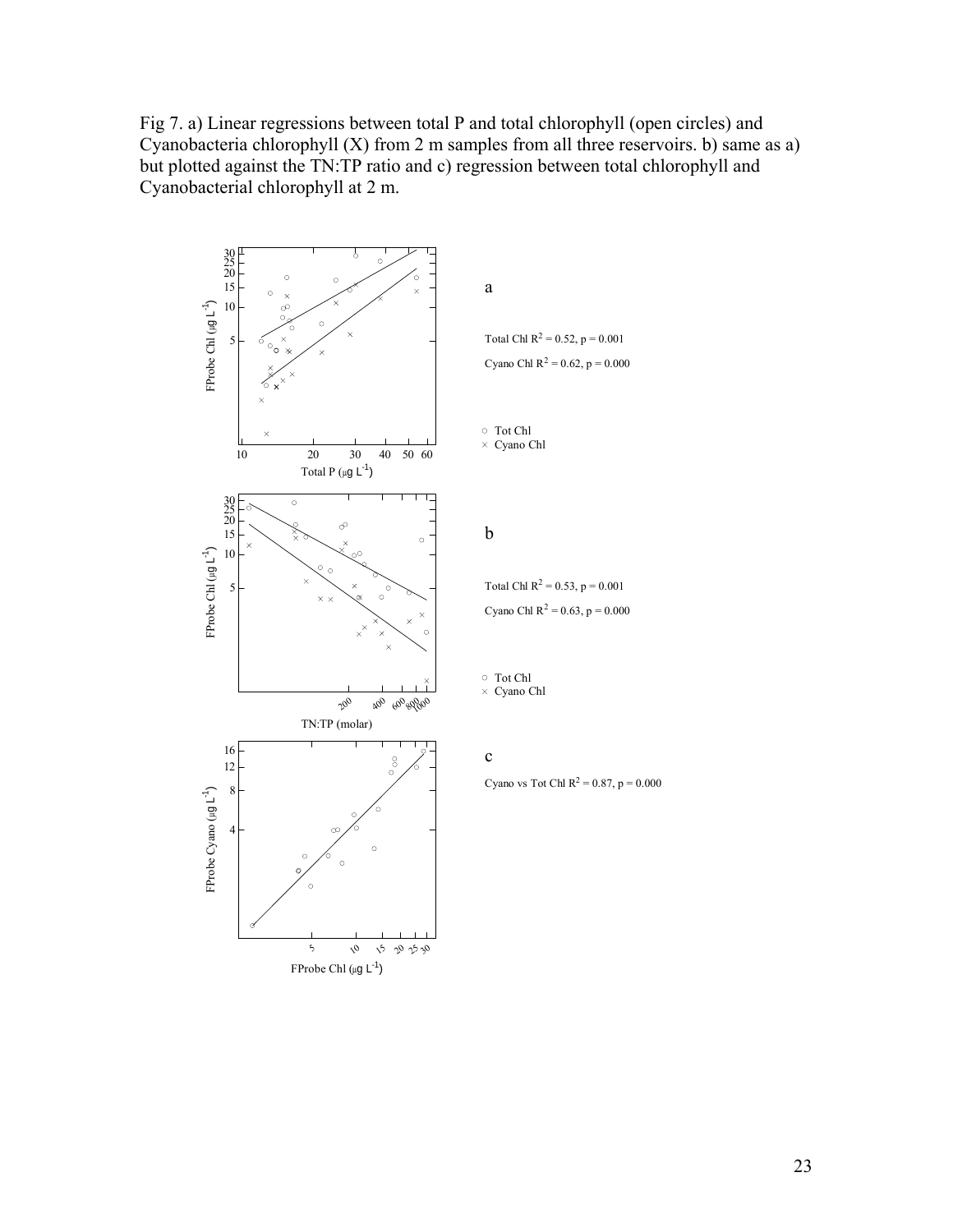Fig. 8. Fluoroprobe profiles for Belwood Lake. Tot = total chlorophyll, Cyano is chlorophyll associated with Cyanobacteria, Green is green algae, Diatom is diatoms, Crypto is cryptophytes, CDOM is coloured dissolved organic matter and Temp is temperature (degrees celsius).



B.



C.

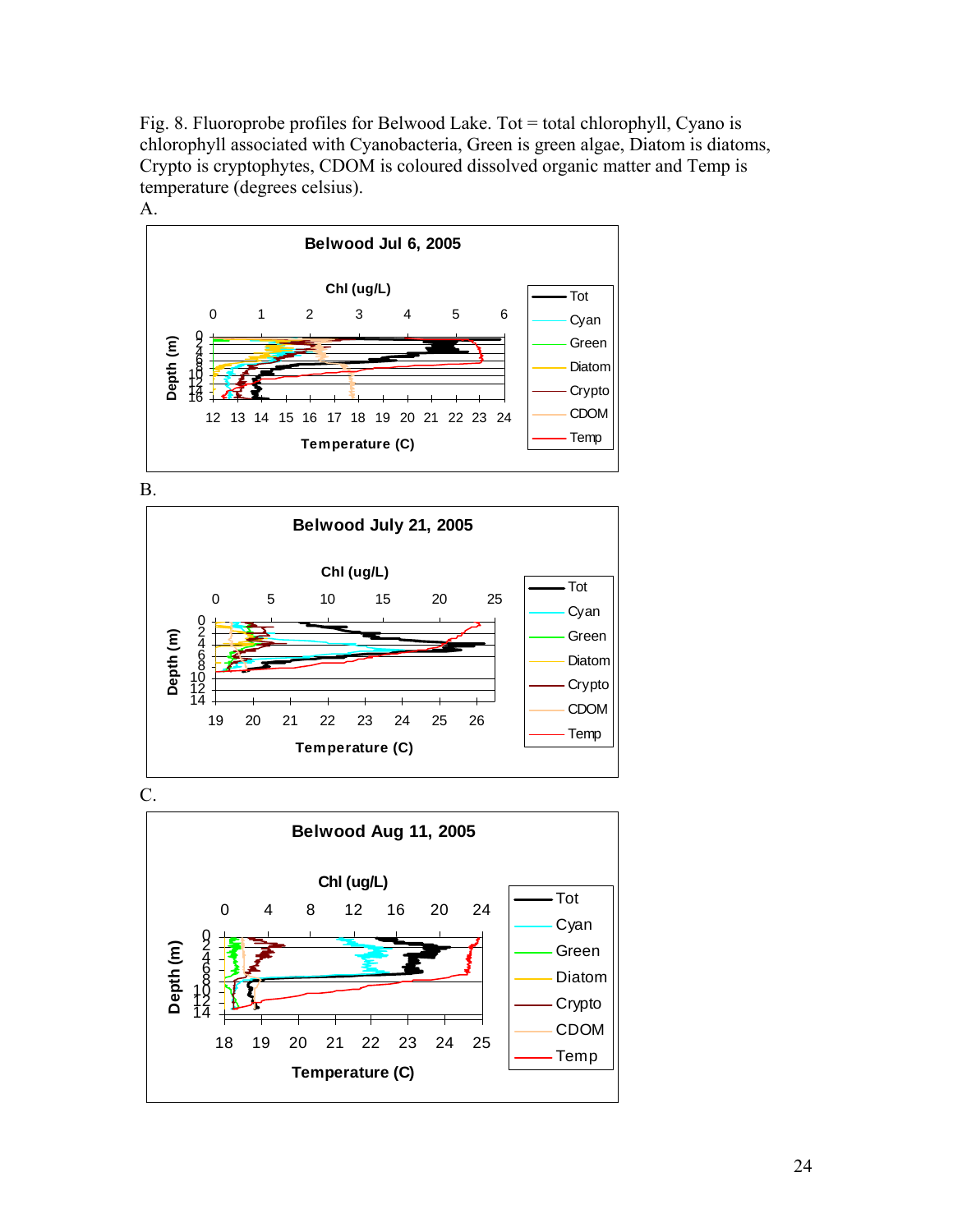Fig 8 cont.







F.

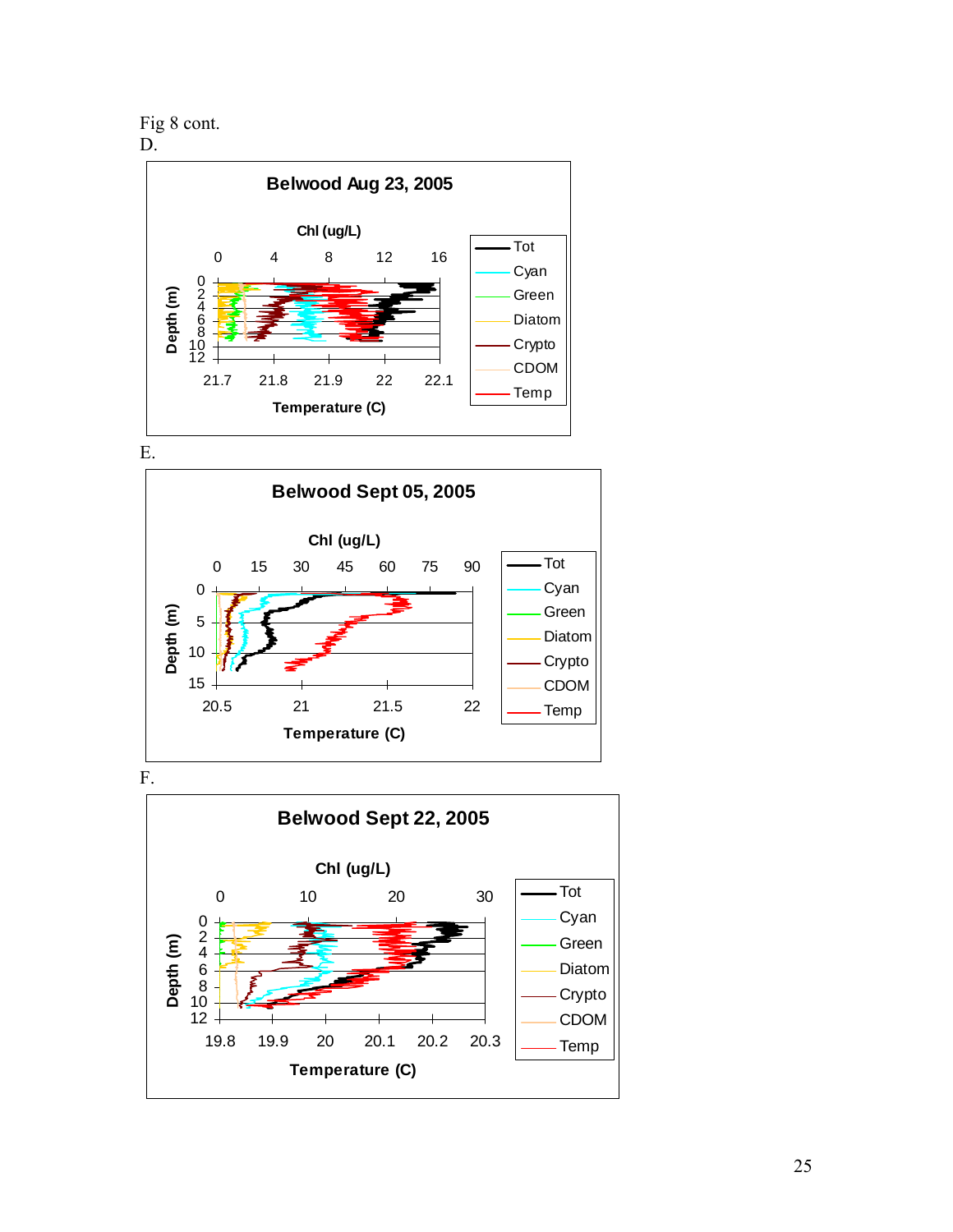Fig 8 cont

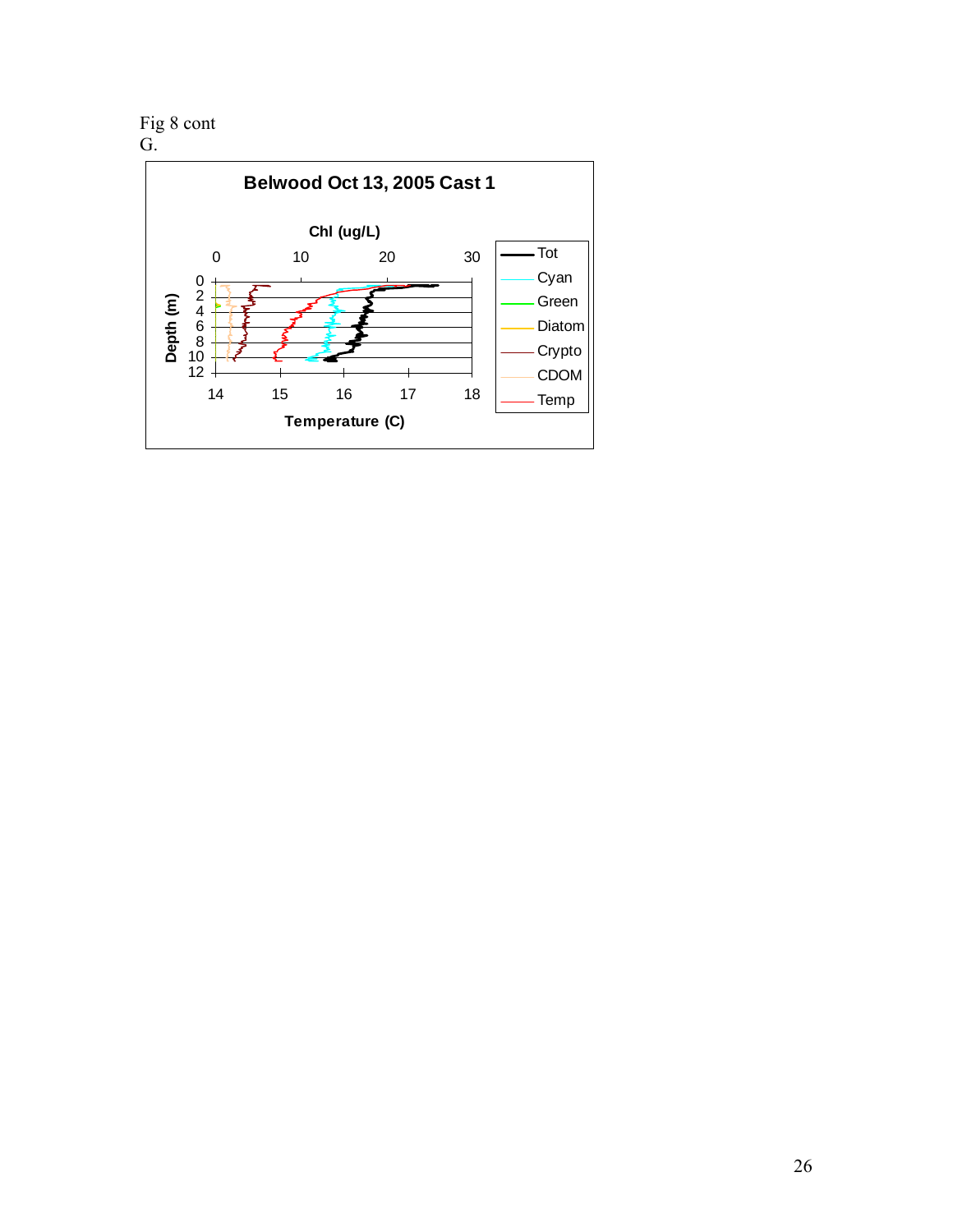

Fig 9. Fluoroprobe profiles: Conestogo Lake

B.



C.

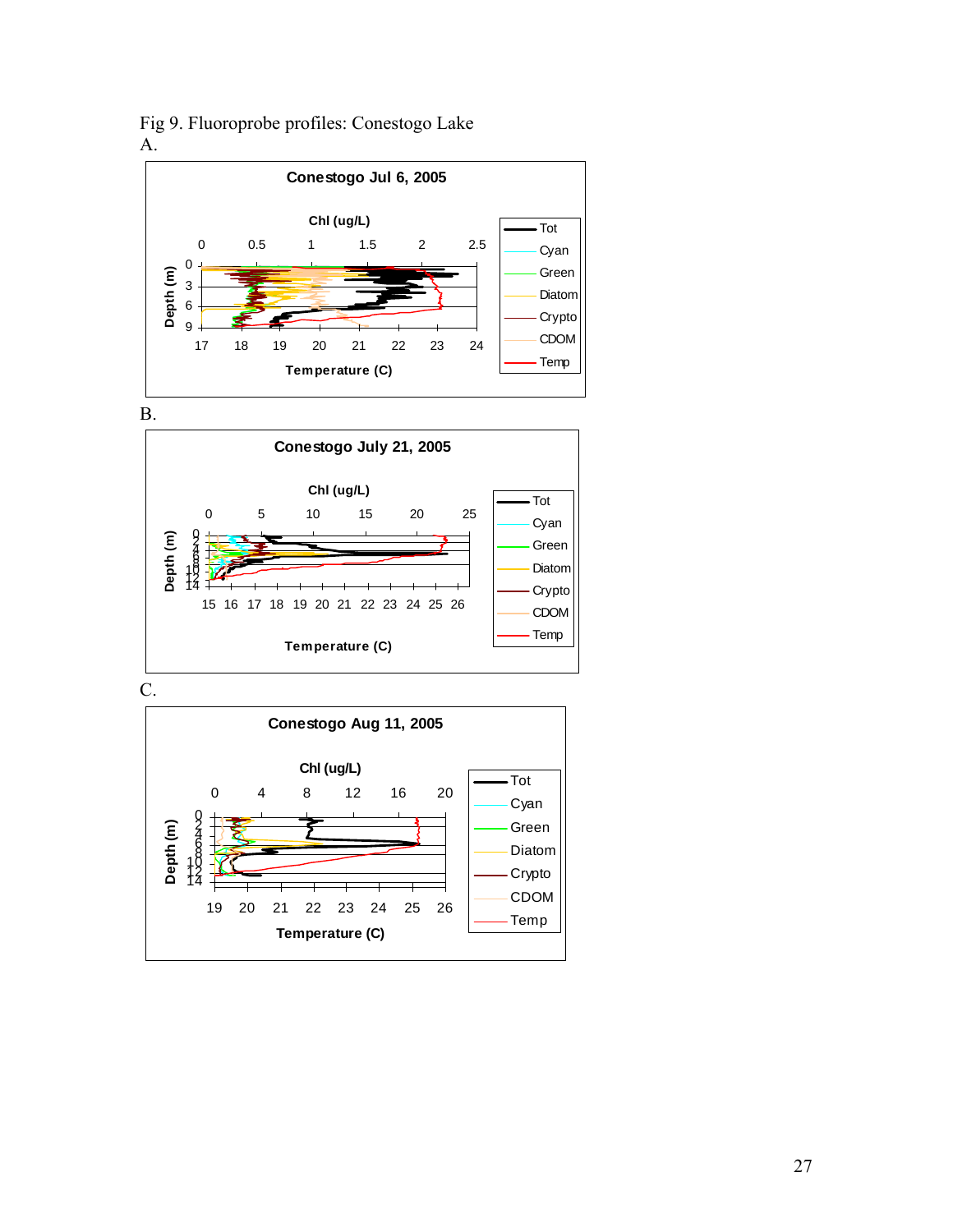Fig. 9. cont.



E.



F.

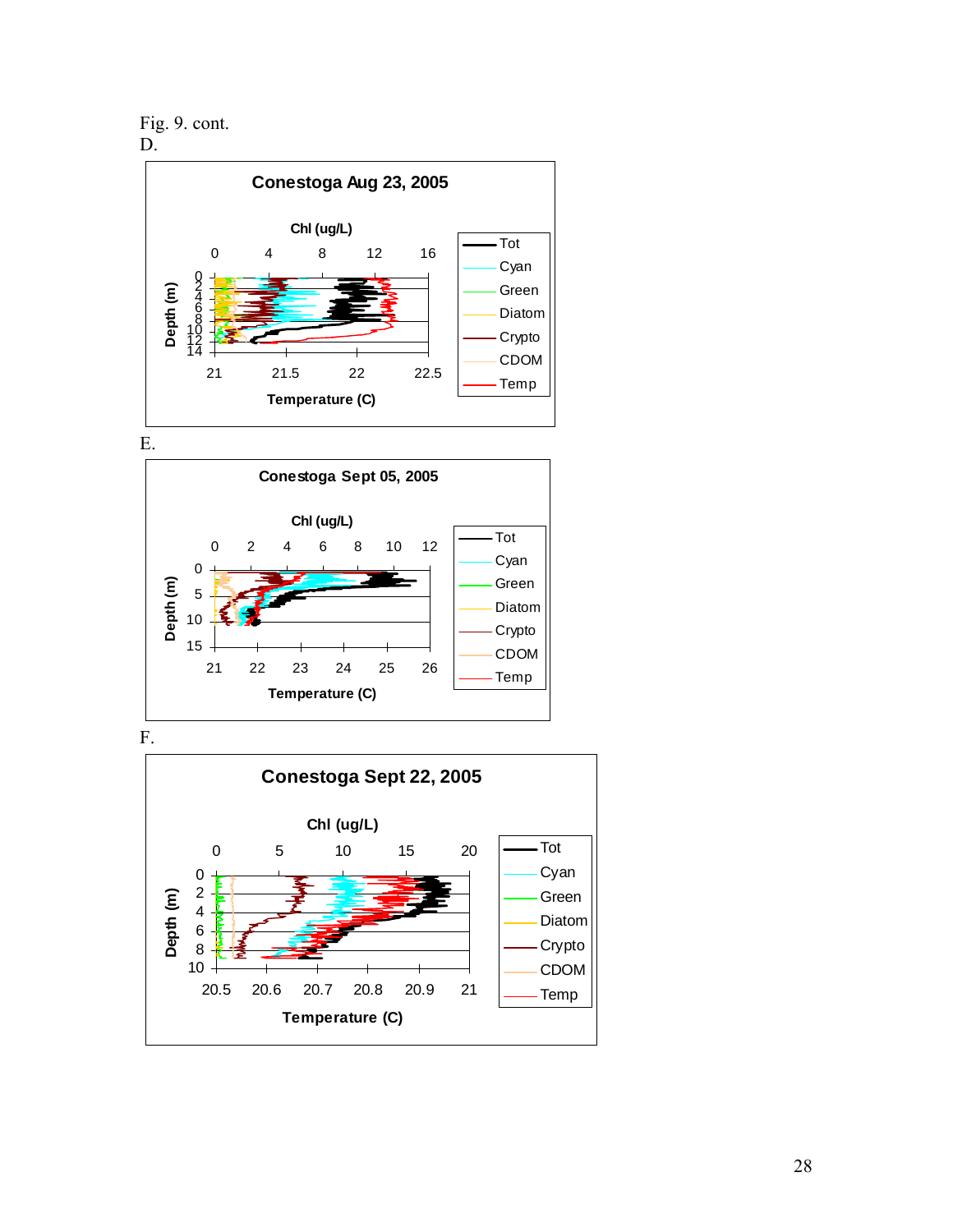

Fig. 10. Guelph Lake Fluoroprobe profiles,

B.



C.

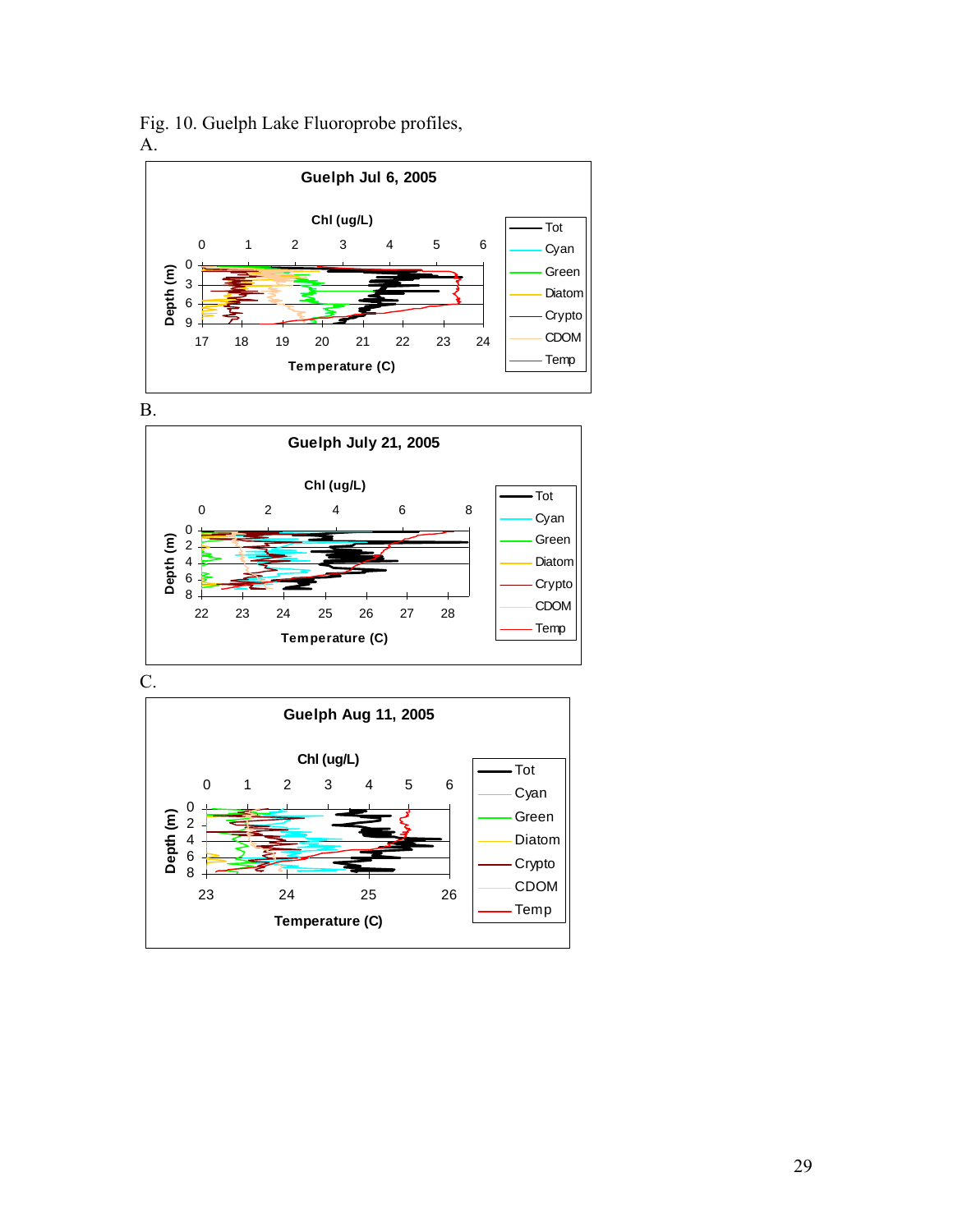Fig. 10 cont. D.



E.

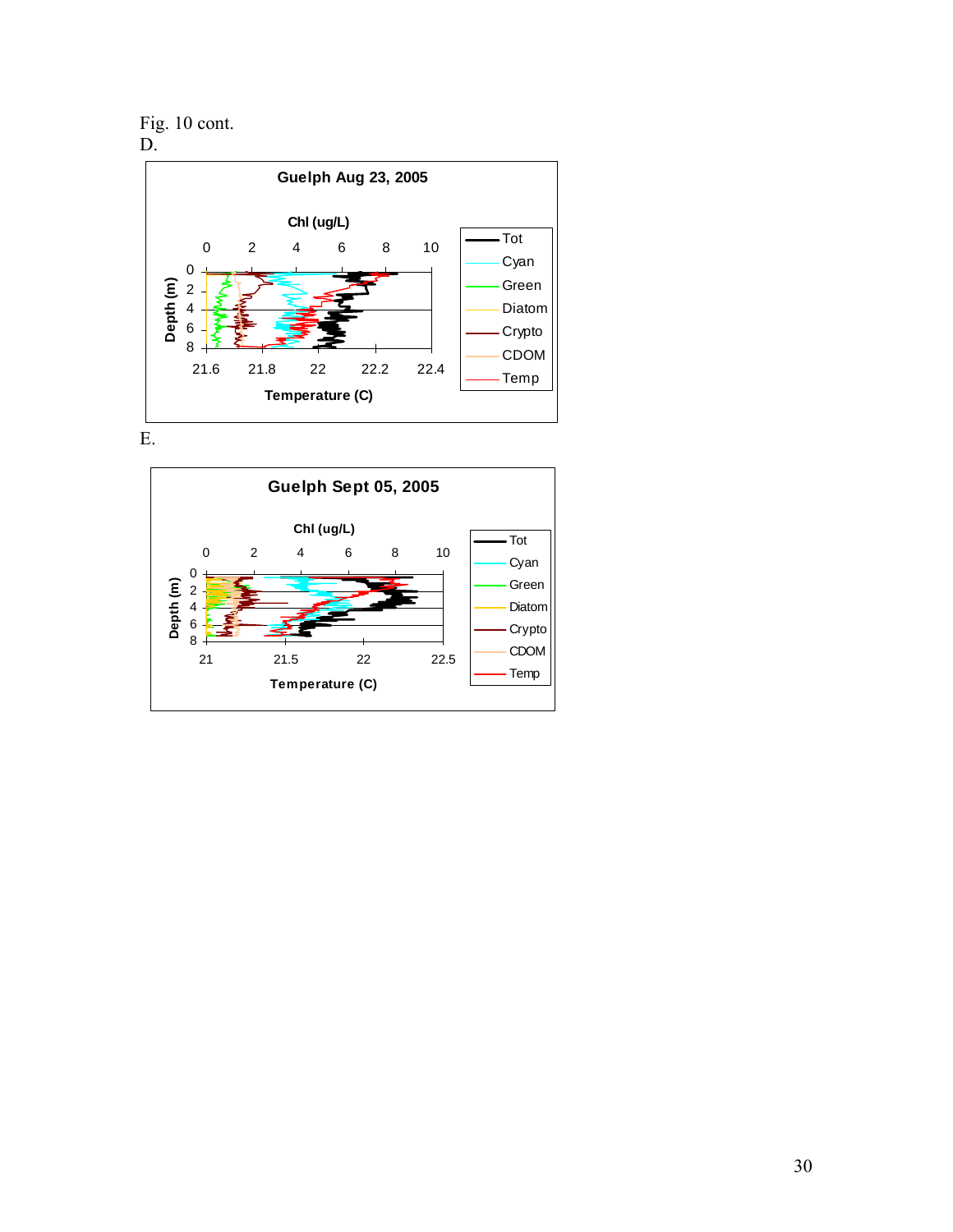| Appendix 1 Physical data |  |  |  |
|--------------------------|--|--|--|
|--------------------------|--|--|--|

|           |         |                |          | Station          | Sample           |         |             | Euph  | Therm | Mean          |
|-----------|---------|----------------|----------|------------------|------------------|---------|-------------|-------|-------|---------------|
| Station   | Station | Date           | Time     | Depth            | Depth            | Secchi  | Kd<br>$(m-$ | Depth | Depth | PAR           |
| Name      | (  # )  |                | 24 hr    | (m)              | (m)              | (m)     | 1)          | (m)   | (m)   | $\frac{0}{0}$ |
| Belwood   | GR5109  | $6$ -Jul-05    | 11:19:00 | 17               | $\overline{2}$   | 3.0     |             |       | 6.7   |               |
| Belwood   | GR5110  | $6$ -Jul $-05$ | 11:19:00 | 17               | 10               |         |             |       |       |               |
| Belwood   | GR5143  | 21-Jul-05      | 10:19:00 | 11               | $\overline{c}$   | 1.8     | 1.08        | 4.3   | 4.5   | 21.2          |
| Belwood   | GR5146  | $21-Jul-05$    | 10:19:00 | 11               | 8                |         |             |       |       |               |
| Belwood   | GR5290  | 11-Aug-05      | 11:20:00 | 14               | $\overline{2}$   | 1.7     | 0.92        | 5     | 7.4   | 14.8          |
| Belwood   | GR5295  | 11-Aug-05      | 11:20:00 | 14               | 10               |         |             |       |       |               |
| Belwood   | GR5299  | 23-Aug-05      | 11:21:00 | 11               | $\overline{2}$   | 1.3     | 1.30        | 3.7   | 11.0  | 7.2           |
| Belwood   | GR5301  | 23-Aug-05      | 11:21:00 | 11               | 9                |         |             |       |       |               |
| Belwood   | GR5346  | 5-Sep-05       | 8:35:00  | 15               | $\overline{c}$   | 0.9     | 1.80        | 2.5   | 3.4   | 15.9          |
| Belwood   | GR5349  | 5-Sep-05       | 8:35:00  | 15               | $10\,$           |         |             |       |       |               |
| Belwood   | GR5388  | 22-Sep-05      | 11:15:00 | 13               | $\overline{c}$   | $1.0\,$ | 1.71        | 2.7   | 5.8   | 10.1          |
| Belwood   | GR5390  | 22-Sep-05      | 11:15:00 | 13               | 6                |         |             |       |       |               |
| Belwood   | GR5404  | 13-Oct-05      | 10:30:00 | $\boldsymbol{0}$ | $\boldsymbol{0}$ | $0.8\,$ |             |       | 1.0   |               |
| Conestogo | GR5107  | $6$ -Jul $-05$ | 8:45:00  | 9                | $\overline{c}$   | 6.2     |             |       | 6.4   |               |
| Conestogo | GR5108  | $6$ -Jul-05    | 9:24:00  | 9                | $\sqrt{ }$       |         |             |       |       |               |
| Conestogo | GR5144  | $21-Jul-05$    | 8:25:00  | 11               | $\overline{c}$   | 2.3     | 0.85        | 5.4   | 5.0   | 23.1          |
| Conestogo | GR5145  | 21-Jul-05      | 8:25:00  | 11               | $\sqrt{ }$       |         |             |       |       |               |
| Conestogo | GR5292  | $11-Aug-05$    | 8:51:00  | 13               | $\overline{2}$   | 2.9     | 0.76        | 6     | 6.7   | 19.6          |
| Conestogo | GR5294  | 11-Aug-05      | 8:51:00  | 13               | $\sqrt{ }$       |         |             |       |       |               |
| Conestogo | GR5298  | 23-Aug-05      | 8:37:00  | 13               | $\overline{c}$   | 1.3     | 1.00        | 4.4   | 9.7   | 9.9           |
| Conestogo | GR5300  | 23-Aug-05      | 8:37:00  | 13               | $\sqrt{ }$       |         |             |       |       |               |
| Conestogo | GR5347  | 5-Sep-05       | 13:15:00 | 12               | $\overline{c}$   | $2.0$   | 0.95        | 4.8   | 2.9   | 33.9          |
| Conestogo | GR5348  | 5-Sep-05       | 13:15:00 | 12               | $\overline{7}$   |         |             |       |       |               |
| Conestogo | GR5387  | 22-Sep-05      | 8:45:00  | 10.5             | $\overline{c}$   | 1.1     | 1.20        | 3.9   | 5.1   | 16.4          |
| Conestogo | GR5391  | $22-Sep-05$    | 8:45:00  | 10.5             | 5                |         |             |       |       |               |
| Guelph    | GR5105  | $6$ -Jul-05    | 13:15:00 | 10.5             | $\overline{c}$   | 2.8     |             |       | 5.9   |               |
| Guelph    | GR5106  | $6$ -Jul $-05$ | 13:15:00 | 10.5             | $\,$ $\,$        |         |             |       |       |               |
| Guelph    | GR5142  | $21-Jul-05$    | 12:35:00 | 7.5              | $\overline{2}$   | 3.7     | 0.43        | 10.7  | 5.2   | 39.8          |
| Guelph    | GR5147  | 21-Jul-05      | 12:35:00 | 7.5              | $\boldsymbol{6}$ |         |             |       |       |               |
| Guelph    | GR5291  | 11-Aug-05      | 13:42:00 | $\,$ 8 $\,$      | $\overline{c}$   | 3.2     | 0.49        | 9.5   | 5.2   | 36.4          |
| Guelph    | GR5293  | $11-Aug-05$    | 13:42:00 | 8                | 6                |         |             |       |       |               |
| Guelph    | GR5297  | 23-Aug-05      | 13:22:00 | 8.5              | $\overline{2}$   | 1.6     | 1.20        | 3.8   | 7.2   | 11.4          |
| Guelph    | GR5302  | 23-Aug-05      | 13:22:00 | 8.5              | 6                |         |             |       |       |               |
| Guelph    | GR5345  | 5-Sep-05       | 10:40:00 | 10               | $\overline{2}$   | 1.9     | 0.99        | 4.6   | 5.9   | 17.1          |
| Guelph    | GR5350  | $5-Sep-05$     | 10:40:00 | 10               | 6                |         |             |       |       |               |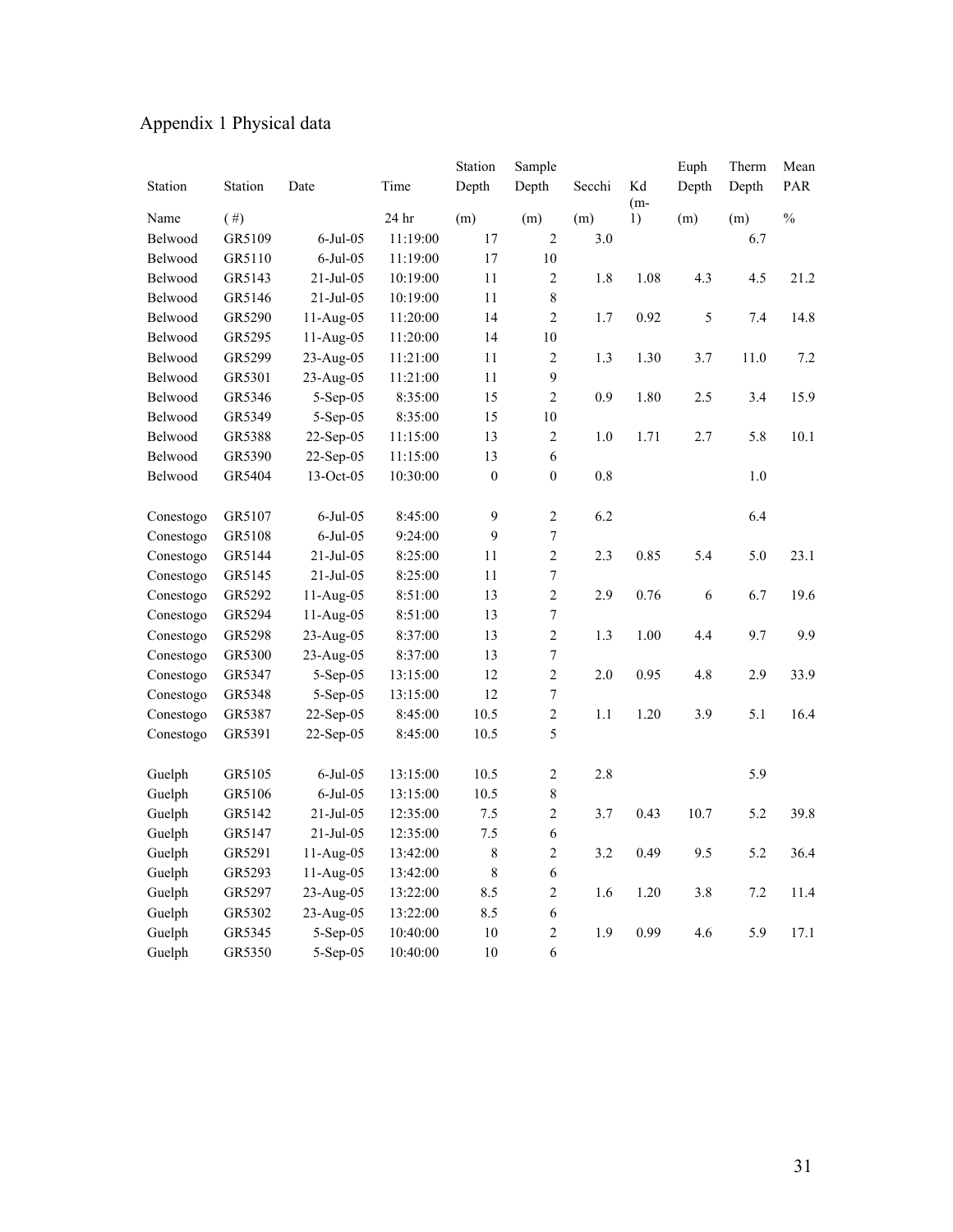## Appendix 2 Chemistry

| Appendix 2 Chemistry |         |                |                  |            |                  |         |      |                 |      |                 |                  |           |       |
|----------------------|---------|----------------|------------------|------------|------------------|---------|------|-----------------|------|-----------------|------------------|-----------|-------|
|                      |         |                | Sample           |            |                  |         |      |                 |      |                 |                  |           |       |
| Station              | Station | Date           | Depth            | <b>SRP</b> | TDP              | PartP   | TP   | NH <sub>3</sub> | SrSi | NO <sub>2</sub> | NO3              | <b>TN</b> | TN:TP |
| Name                 | (  # )  |                | (m)              | ug/L       | ug/L             | ug/L    | ug/L | ug/L            | ug/L | ug/L            | ug/L             | ug/L      | molar |
| Belwood              | GR5109  | $6$ -Jul $-05$ | $\overline{c}$   | 0.9        | 16               | 4       | 12   | 40              | 1698 | 8               | 1028             | 2505      | 458   |
| Belwood              | GR5110  | $6$ -Jul $-05$ | 10               |            |                  |         | 15   |                 |      |                 |                  |           |       |
| Belwood              | GR5143  | $21-Jul-05$    | $\overline{2}$   | 1.0        | $\epsilon$       | 8       | 13   | 24              | 1742 | 12              | 467              | 5340      | 908   |
| Belwood              | GR5146  | $21-Jul-05$    | 8                |            |                  |         | 13   |                 |      |                 |                  |           |       |
| Belwood              | GR5290  | 11-Aug-05      | $\overline{c}$   | 0.0        | 8                | 13      | 16   | 25              | 1596 | 11              | 93               | 1323      | 189   |
| Belwood              | GR5295  | $11-Aug-05$    | $10\,$           |            |                  |         | 24   |                 |      |                 |                  | 1109      | 103   |
| Belwood              | GR5299  | 23-Aug-05      | $\overline{c}$   | 0.1        | 11               | 14      | 28   | 63              | 1894 | 5               | 12               | 1084      | 84    |
| Belwood              | GR5301  | 23-Aug-05      | 9                |            |                  |         | 21   |                 |      |                 |                  | 745       | 79    |
| Belwood              | GR5346  | 5-Sep-05       | $\overline{c}$   | 4.9        | 35               | 22      | 30   | 17              | 1982 | $\mathbf{1}$    | $\boldsymbol{0}$ | 900       | 66    |
| Belwood              | GR5349  | 5-Sep-05       | $10\,$           |            |                  |         | 36   |                 |      |                 |                  | 1648      | 101   |
| Belwood              | GR5388  | 22-Sep-05      | $\overline{c}$   | 0.2        | $\boldsymbol{9}$ | 13      | 38   | 50              | 2372 | $\,1$           | 113              | 443       | 26    |
| Belwood              | GR5390  | 22-Sep-05      | 6                |            |                  |         | 22   |                 |      |                 |                  | 2070      | 66    |
| Belwood              | GR5404  | 13-Oct-05      | $\boldsymbol{0}$ | 0.4        | 11               | 22      | 54   | 45              | 2720 | $\mathfrak{Z}$  | 85               | 1658      | 68    |
|                      |         |                |                  |            |                  |         |      |                 |      |                 |                  |           |       |
| Conestogo            | GR5107  | $6$ -Jul $-05$ | $\overline{c}$   | 0.0        | $\,$ $\,$        |         | 13   | 127             | 881  | 48              | 2277             | 5744      | 1000  |
| Conestogo            | GR5108  | $6$ -Jul $-05$ | $\tau$           |            |                  |         | 13   |                 |      |                 |                  |           |       |
| Conestogo            | GR5144  | $21-Jul-05$    | $\overline{2}$   | 0.4        | 9                | 8       | 16   | 36              | 1034 | 41              | 1821             | 2546      | 350   |
| Conestogo            | GR5145  | $21-Jul-05$    | $\boldsymbol{7}$ |            |                  |         | 18   |                 |      |                 |                  | 2991      | 362   |
| Conestogo            | GR5292  | 11-Aug-05      | $\overline{c}$   | 0.0        | $\epsilon$       | 10      | 15   | 50              | 1376 | 48              | 919              | 1876      | 279   |
| Conestogo            | GR5294  | $11-Aug-05$    | $\boldsymbol{7}$ |            |                  |         | 14   |                 |      |                 |                  | 2445      | 388   |
| Conestogo            | GR5298  | 23-Aug-05      | $\overline{c}$   | 1.8        | 14               | 15      | 16   | 71              | 1321 | 75              | 938              | 1775      | 254   |
| Conestogo            | GR5300  | $23-Aug-05$    | $\boldsymbol{7}$ |            |                  |         | 24   |                 |      |                 |                  | 1505      | 136   |
| Conestogo            | GR5347  | 5-Sep-05       | $\overline{c}$   | 1.6        | 5                | 13      | 15   | 49              | 313  | 64              | 925              | 1528      | 227   |
| Conestogo            | GR5348  | 5-Sep-05       | $\boldsymbol{7}$ |            |                  |         | 23   |                 |      |                 |                  | 2116      | 199   |
| Conestogo            | GR5387  | $22-Sep-05$    | $\overline{c}$   | 0.3        | $\sqrt{6}$       | 19      | 25   | 82              | 750  | 64              | 648              | 1964      | 175   |
| Conestogo            | GR5391  | $22-Sep-05$    | 5                |            |                  |         | 27   |                 |      |                 |                  | 813       | 208   |
|                      |         |                |                  |            |                  |         |      |                 |      |                 |                  |           |       |
| Guelph               | GR5105  | $6$ -Jul-05    | $\mathbf{2}$     | 2.5        | $\boldsymbol{9}$ |         | 14   | 63              | 1730 | 23              | 943              | 2491      | 398   |
| Guelph               | GR5106  | $6$ -Jul $-05$ | $\,$ 8 $\,$      |            |                  |         | 15   |                 |      |                 |                  |           |       |
| Guelph               | GR5142  | $21-Jul-05$    | $\overline{2}$   | 0.4        | 6                | 5       | 13   | 32              | 1692 | 22              | 715              | 4120      | 700   |
| Guelph               | GR5147  | $21-Jul-05$    | 6                |            |                  |         | 16   |                 |      |                 |                  |           |       |
| Guelph               | GR5291  | $11-Aug-05$    | $\overline{c}$   | 0.0        | 5                | $\,8\,$ | 14   | 45              | 1593 | 19              | 458              | 1572      | 249   |
| Guelph               | GR5293  | 11-Aug-05      | 6                |            |                  |         | 18   |                 |      |                 |                  | 829       | 99    |
| Guelph               | GR5297  | 23-Aug-05      | $\overline{c}$   | 3.5        | 16               | 12      | 22   | 113             | 2319 | 14              | 67               | 1365      | 139   |
| Guelph               | GR5302  | $23-Aug-05$    | 6                |            |                  |         | 23   |                 |      |                 |                  | 854       | 80    |
| Guelph               | GR5345  | 5-Sep-05       | $\overline{c}$   | 0.9        | 14               | 10      | 16   | 44              | 2407 | 5               | 154              | 804       | 113   |
| Guelph               | GR5350  | 5-Sep-05       | 6                |            |                  |         | 27   |                 |      |                 |                  | 1277      | 105   |
|                      |         |                |                  |            |                  |         |      |                 |      |                 |                  |           |       |